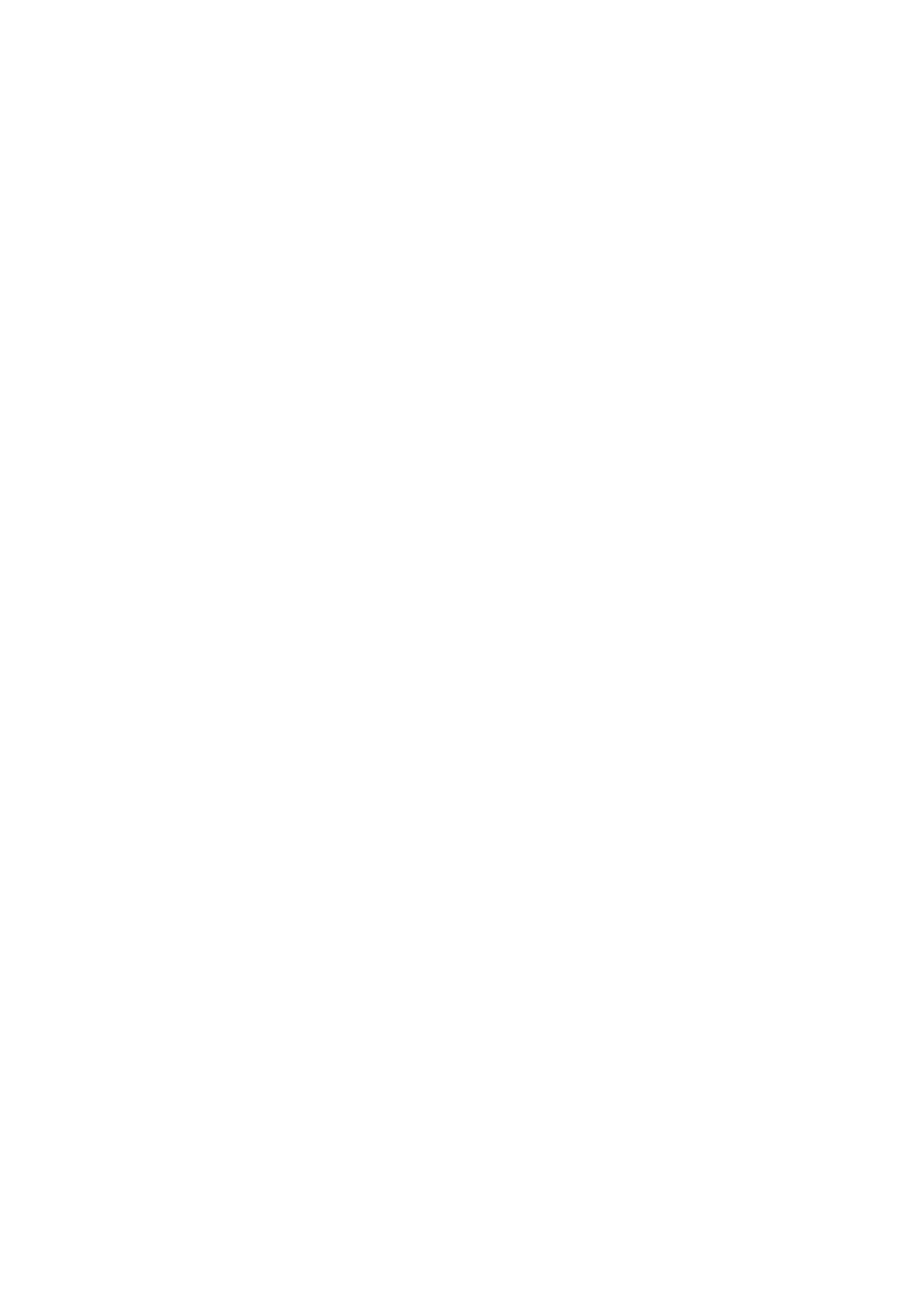## **Content**

| 2. |                                                                              |  |
|----|------------------------------------------------------------------------------|--|
|    |                                                                              |  |
|    |                                                                              |  |
|    |                                                                              |  |
|    |                                                                              |  |
|    |                                                                              |  |
| 3. |                                                                              |  |
|    |                                                                              |  |
|    |                                                                              |  |
|    |                                                                              |  |
|    |                                                                              |  |
|    |                                                                              |  |
|    | 3.5 Dangers in case of non-observance of the safety instructions 8           |  |
|    |                                                                              |  |
|    |                                                                              |  |
|    |                                                                              |  |
|    |                                                                              |  |
|    |                                                                              |  |
|    |                                                                              |  |
| 4. |                                                                              |  |
|    |                                                                              |  |
|    |                                                                              |  |
|    |                                                                              |  |
| 5. |                                                                              |  |
|    |                                                                              |  |
|    |                                                                              |  |
|    | 5.2 Diagram of the leakage detector for operating the pumps in non-hazardous |  |
|    | 5.3 Diagram of the leakage detector for operating the pumps in non-hazardous |  |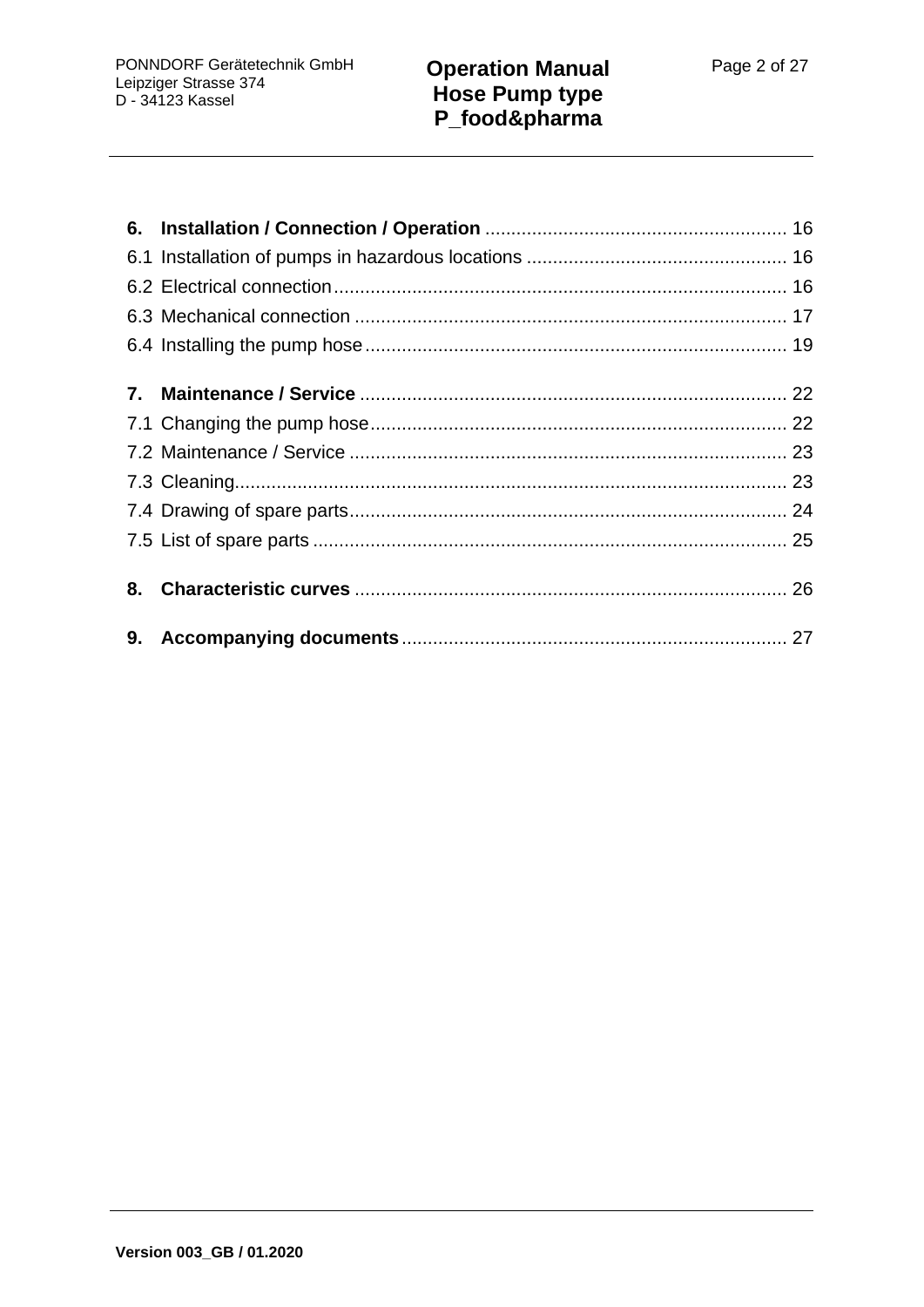## <span id="page-4-0"></span>**2. General**

#### <span id="page-4-1"></span>**2.1 Service address**

PONNDORF GERÄTETECHNIK GmbH Leipziger Strasse 374 D - 34123 Kassel Tel. +49 561 51139 - 0 Fax: +49 561 51139 - 88 E-Mail: service@ponndorf.de

#### <span id="page-4-2"></span>**2.2 General information**

Ponndorf Hose Pumps are a self-priming positive displacement pumps without any glands or valves. The pumping medium only comes in contact the inner surface of the pump hose, but not with the moving parts of the pump. Therefore the pumps are particularly suitable for pumping aggressive, abrasive and viscous liquids, but as well for pumping liquids containing coarse-grained solids and sensitive materials which require to be pumped gently.



Priming and pumping of combustible gases or fumes is prohibited. Start up and close down operations which require this should only be rarely and kept as short as possible. A dry run of the pump has to be avoided generally (operation without pumping media). Appropriate measures have to be taken by operator.



The operator must ensure that the relevant safety regulations (e.g. TRGS 727) for the pumped medium are observed to avoid dangerous electrostatic charging. Among other things, please consider flow velocities, etc.



Hose pumps are only intended to pump free-flowing liquids but not to pump gaseous pumping media.



The functioning of a hose pump can lead to abrasion on the pump hose. For applications in which the possible abrasion is intermittent or not permissible, appropriate filter technology must be provided by the customer.



To guarantee the tightness and chemical compatibility of the pump hoses, the manufacturer of the hose pump must be consulted in case of possible changes of the pumping media unless this information does not appear from available documents.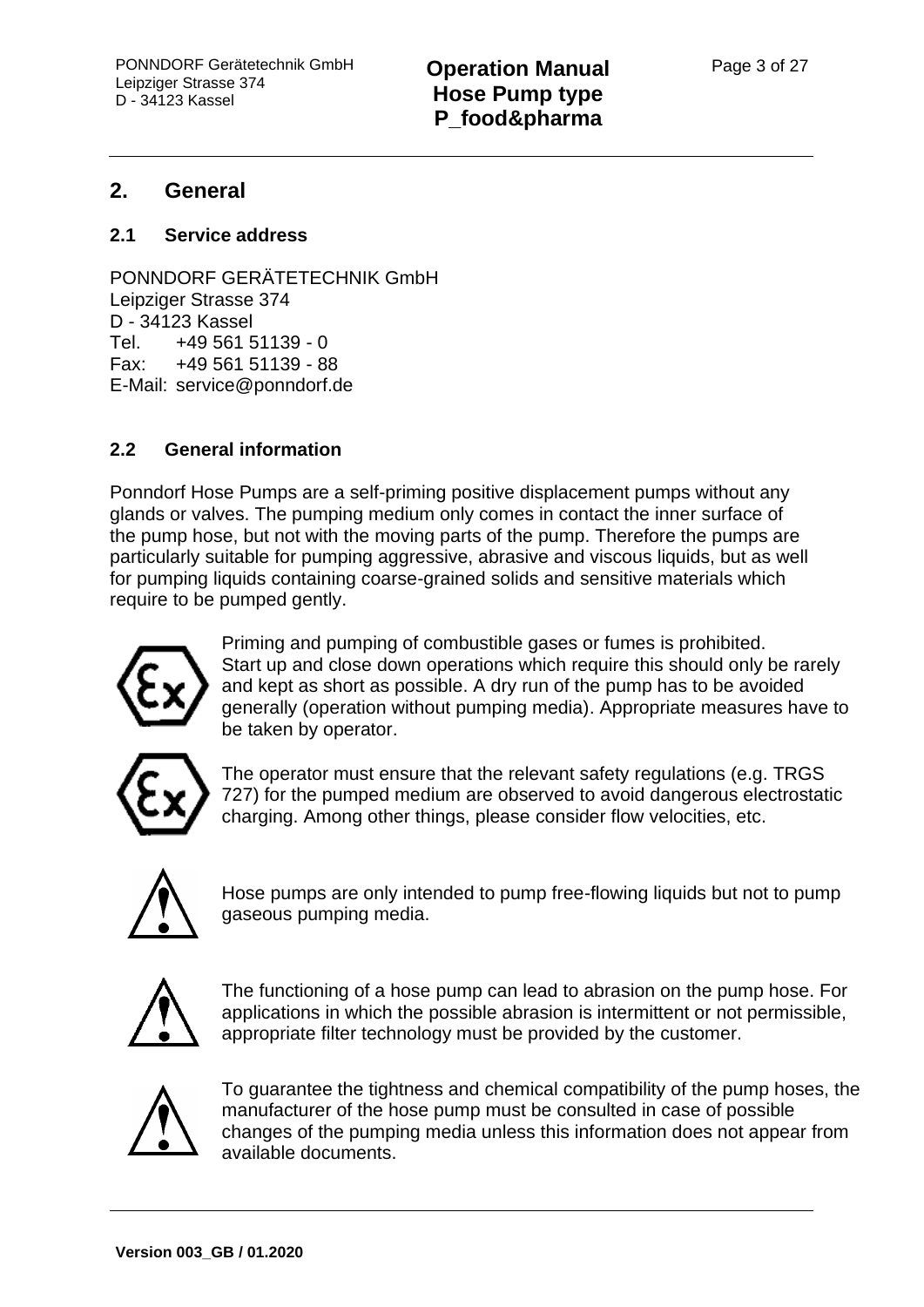

To avoid blockages of the pumps and/or any other damages of pumps or pump hoses, the operator must guarantee that no hose damaging objects can invade the hoses (e.g. sharp-edged or too big and not pumpable objects). A suitable strainer may be used as protection.

## <span id="page-5-0"></span>**2.3 Labelling**



- 1. Pump Type
- 2. Maximum Pressure
- 3. Pump Number and Year of Manufacture
- 4. ATEX Coding (optional)
- 5. Ambient Temperature Limit in EX-Zone (optional)
- 6. Customer Number Order Number Ponndorf

The data specified on the name plate refer to the delivery status of the Ponndorf Hose Pump. Any modification of the pump can result in a change of the specified data and the request of a new name plate for the Ponndorf Hose Pump could be necessary.

When requesting spares, the model and serial number should always be quoted.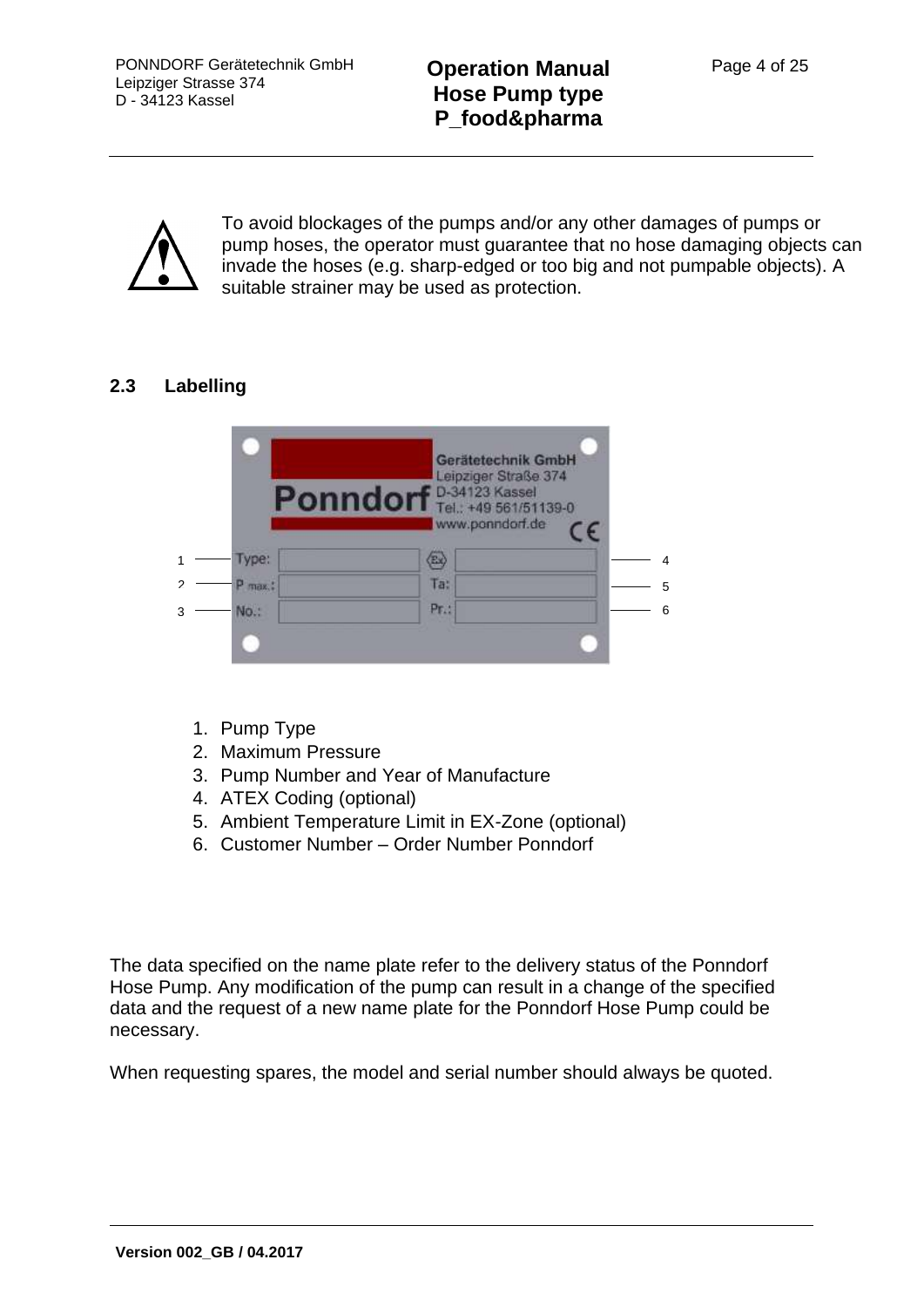#### <span id="page-6-0"></span>**2.4 Guarantee**

The guarantee for defects of any goods delivered by us is stated in our Terms and Conditions of Sale.

We do not assume any liability for defects and damages which are caused by nonobservance of the instructions of the operation manual.

Furthermore we assume no liability for defects or damages which are caused by changing the operating conditions (use not in accordance with the intended use), e.g. use of a different pumping medium for which the pump hose is not suitable for, higher temperature which exceed the maximum permissible or line losses caused by media with a too high viscosity.

|                                                                     |                | P_food&pharma<br>19   | P_food&pharma<br>30  | P_food&pharma<br>35            |  |
|---------------------------------------------------------------------|----------------|-----------------------|----------------------|--------------------------------|--|
| Max. flow rate:                                                     | [ $I/h H_2O$ ] | 500<br>2.700<br>4.000 |                      |                                |  |
| Max. pressure:                                                      | [bar]          | $\overline{2}$        |                      |                                |  |
| Max. suction height:                                                | [m]            | $\overline{7}$        |                      |                                |  |
| Max. viscosity of<br>pumping media:                                 | [mPas]         | 35.000                |                      |                                |  |
| Max. speed                                                          | [n/min]        | 165                   |                      |                                |  |
| Max. motor power:                                                   | [kW]           | 0,37                  | 0,37                 | 1, 1 / 1, 5                    |  |
| Weight:<br>construction XXX<br>construction GMC<br>construction BDC | [kg]           | 7,0<br>35,5<br>40,5   | 13,0<br>42,5<br>47,5 | 26,0<br>max. 92,6<br>max. 89,6 |  |
| Hose material                                                       |                | Ponnprene F           |                      |                                |  |

#### <span id="page-6-1"></span>**2.5 Technical data**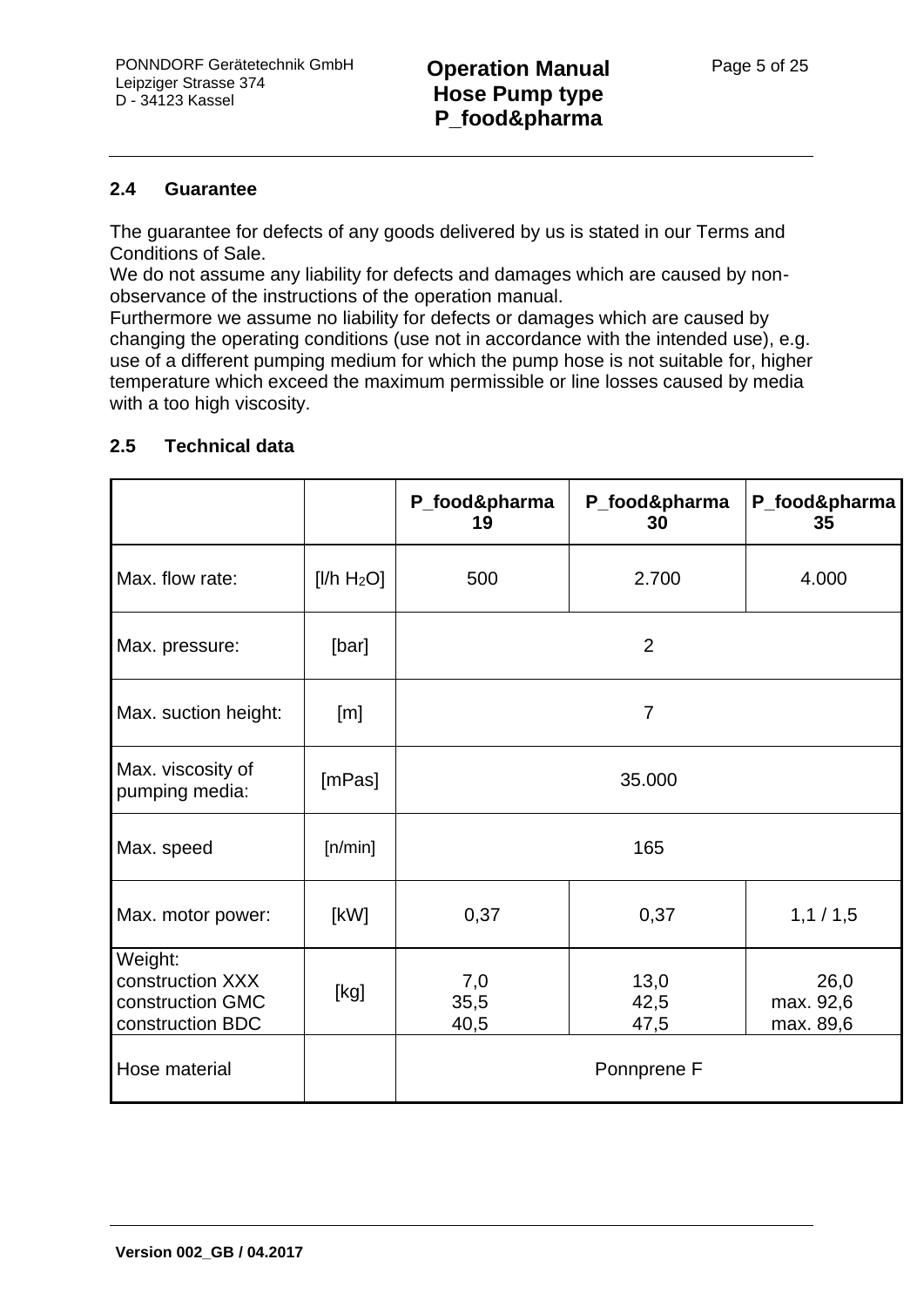## <span id="page-7-0"></span>**3. Safety**

These instructions contain basic recommendations that should be followed during installation, operation and maintenance. Therefore the operation manual has to be read by the fitter and qualified personnel/operator before installation and operation and must always be available at the location of the machine/facility.

Not only the general instructions of safety mentioned in chapter - Safety - have to be observed. The more specific safety instructions mentioned in other chapters must be observed, too.

#### <span id="page-7-1"></span>**3.1 Marking of details in the operation manual**

Non-observance of the safety instructions of this operation manual can endanger people. Those instructions are particularly marked with the following general danger signs:



Safety sign according to DIN 4844 - W 9



Safety sign according to DIN 4844 - W 8 when warning of electrical hazards



This sign is used to mark instructions of the manual which are safety relevant when operating the pumps in hazardous locations.

## **CAUTION**

In case of safety instructions which can cause dangers for the machine or its performance the term **CAUTION** is interpolated.

Signs directly fixed to the machine, e.g.

- arrows which indicate the flow rotation
- signs for fluid connections

have to be observed and must be kept in a readable condition.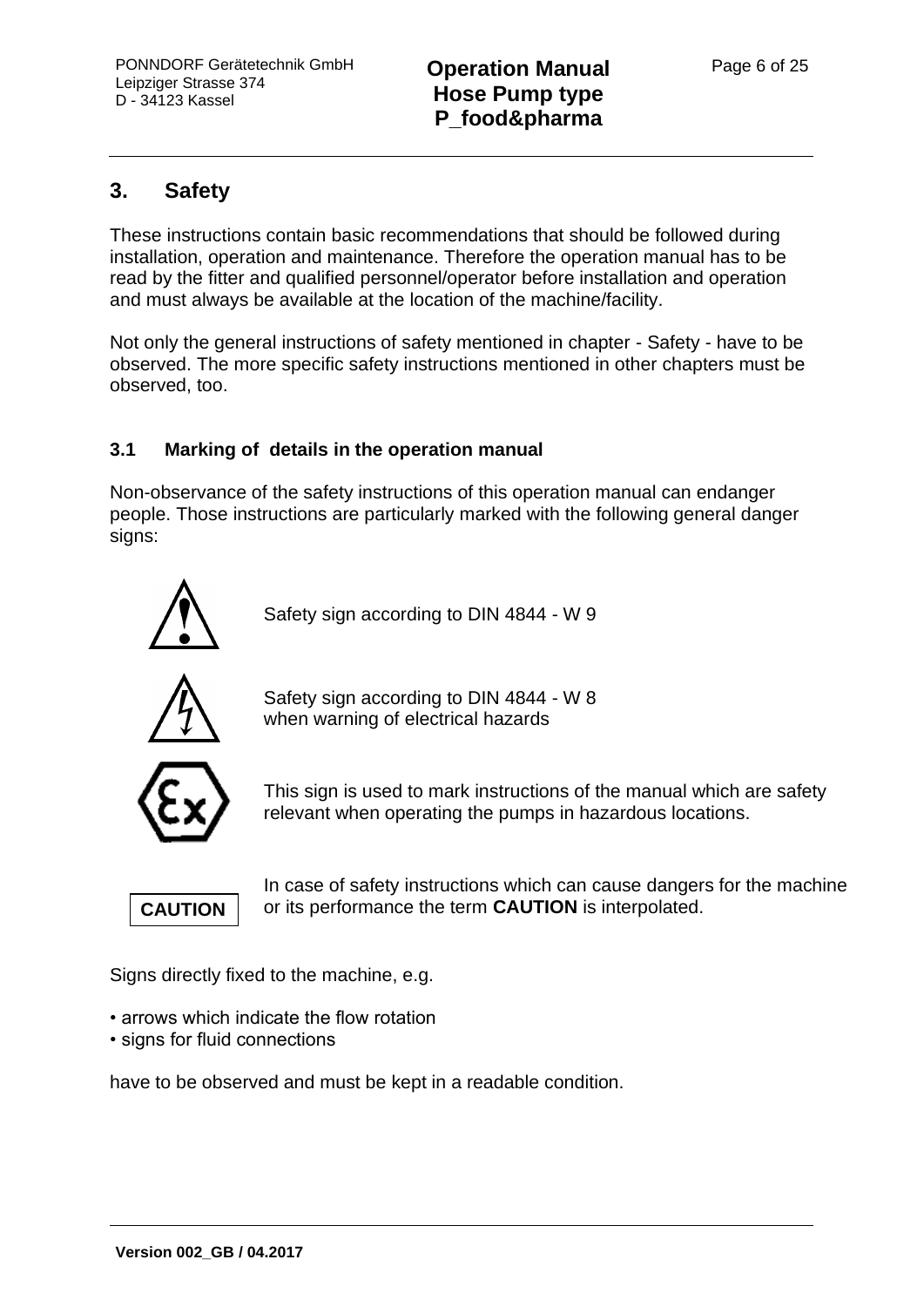#### <span id="page-8-0"></span>**3.2 Safety instructions for hose pumps in hazardous locations**



- Explosive gas mixture or dust concentration can cause serious or even fatal injuries in conjunction with hot, voltaged, pressurized and moved parts of the pump
- Only qualified technical personnel is authorized to effect installation, connection, operation as well as maintenance and repair works in consideration of
	- provided instructions
	- danger signs and/or decal information
	- every other provided instructions for the user
	- the system-dependent regulations and requirements
	- the currently valid regulations concerning explosion protection and safety as well as rules for accident prevention

#### • **The pump in connection with the mobile base plate only fulfils the ATEX directive (EC Directive 2014/34/EC) in a stationary condition.**

In case of moving the pump the operator has to make sure that no explosive environment exists!

#### <span id="page-8-1"></span>**3.3 Intended use**



- Ponndorf Hose Pumps are intended for use in commercial facilities and are only permitted for use in accordance to the information of the technical documentation and of the nameplate. They comply to the currently valid standards and regulations and meet the requirements of the European directive 2014/34/EC.
- If a pump is coupled to a drive unit, the operating manual of the drive and other provided components must be observed, too.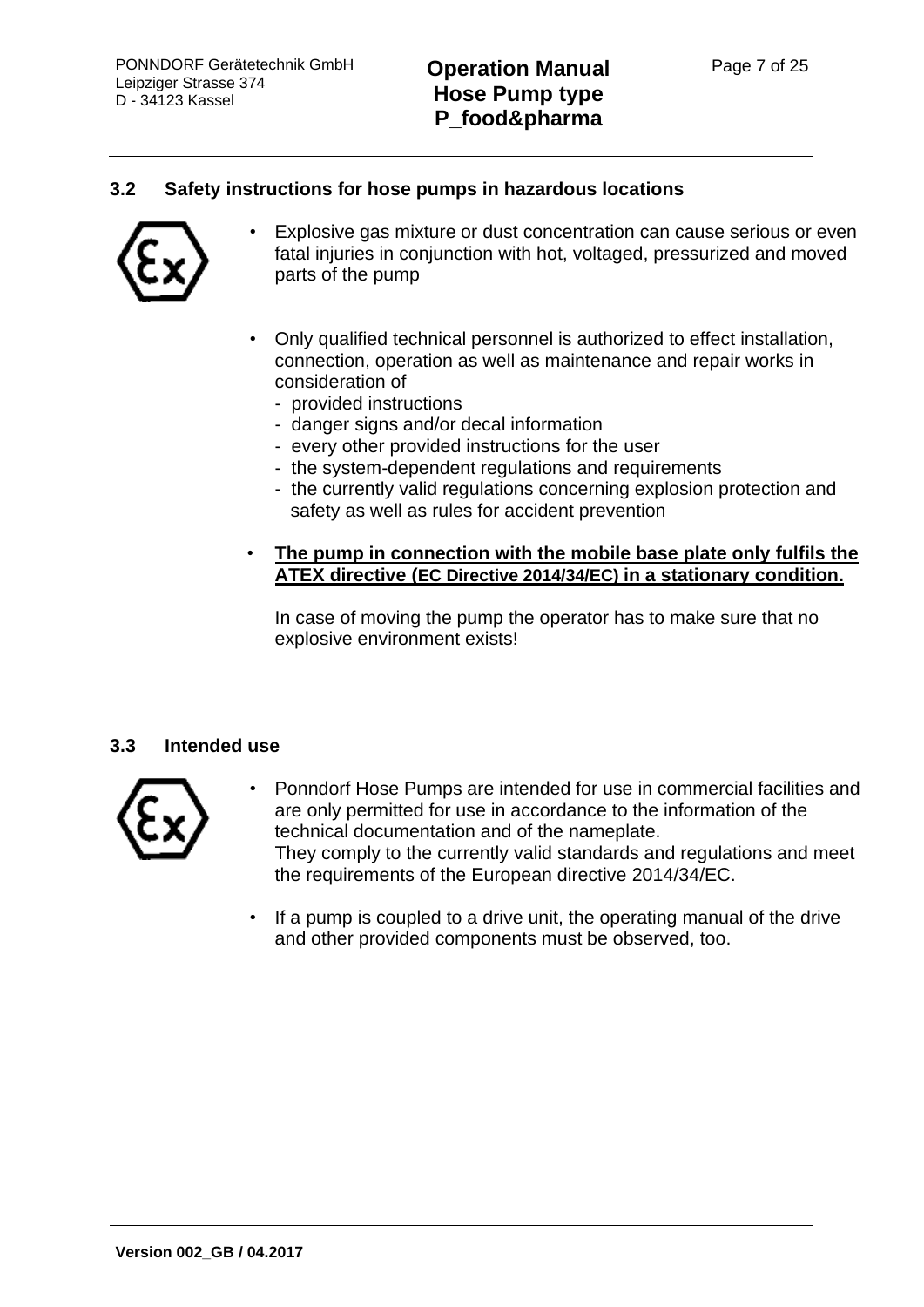#### **Before placing the pump into operation the operator must make sure that**

• the pump and all other components were not damaged during the carriage.



- the information on the nameplate concerning equipment group and category, zone, temperature class and explosion group accords with the permissible use in the particular hazardous location.
- the air temperature of the ambience of the pump is observed.
- the maximum temperature of the pumping media is not exceeded.



- there is a sensor of the leakage detector assembled which meets the ATEX requirements.
- pump hose, clamping rings and connecting sockets are mounted properly and the pump hose is greased sufficiently with Ponndorf special grease (as described in chapter 6.4).

#### **In case of any discrepancies the pump must not be placed into operation!**

While placing the pump into operation the characteristics (pump speed, pressure) which are prescribed in the manual and on the nameplate must not be exceeded.

#### <span id="page-9-0"></span>**3.4 Qualification and training of personnel**

The technical personnel responsible for operation, maintenance, inspection and installation must be qualified for this work. Fields of responsibility, competencies and the supervision of the personnel have to be exactly regulated by the operator. If the personnel is inadequately skilled it must be trained and instructed. If necessary, this may be effected by order of the operator by the manufacturer/supplier. Furthermore the operator has to make sure that the personnel did absolutely catch the contents of the operation manual.

#### <span id="page-9-1"></span>**3.5 Dangers in case of non-observance of the safety instructions**

Non-observance of the safety instructions can endanger people, environment and equipment and can result in losing any claim for damages.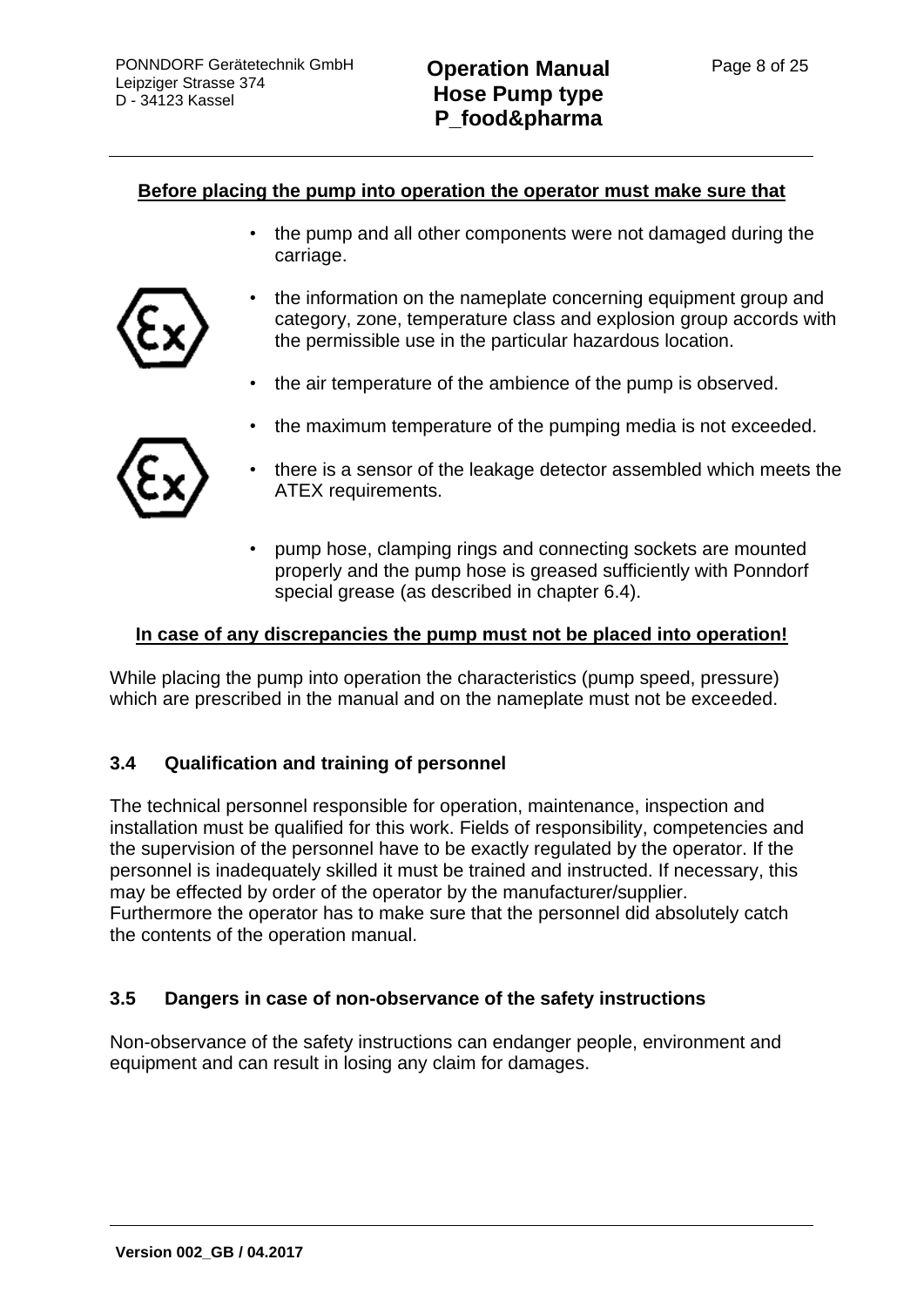In detail non-observance can **for instance** result in the following dangers:

- failure of important functions of the machine/facility
- failure of methods prescribed for maintenance
- threat to people because of electrical, mechanical and chemical effects
- danger to the environment because of leakage of hazardous substances

#### <span id="page-10-0"></span>**3.6 Safety-conscious working**

The safety instructions of this manual, the existing national rules for accident prevention as well as potential instructions of the operator for work, operation and safety have to be observed.

#### <span id="page-10-1"></span>**3.7 Safety instructions for the operator/user**

- If hot or cold machine parts cause dangers, the operator is responsible for a protection against contact.
- The protection against contact of moving parts of machines in operation (e.g. coupling) must not be removed.



- Leakages of hazardous pumping media (e.g. explosive, toxic, hot) have to be discharged in a way which guarantees that no gangers to people and environment arise. Legal regulations have to be observed.
- Dangers caused by electrical power have to be eliminated. (Please see also regulations e.g. of the VDE (in Germany) or of the local power supply companies.)

#### <span id="page-10-2"></span>**3.8 Safety instructions for maintenance / inspection / assembly**

The operator has to make sure that all maintenance, inspection and installation works will be effected by authorized and qualified technical personnel, which is familiar with the contents of the operating manual.

Basically all works may only effected during shutdown periods. The proceeding to shutdown the machine described in the operating manual must be strictly observed.

Pumps or aggregates which convey harmful media have to be cleaned.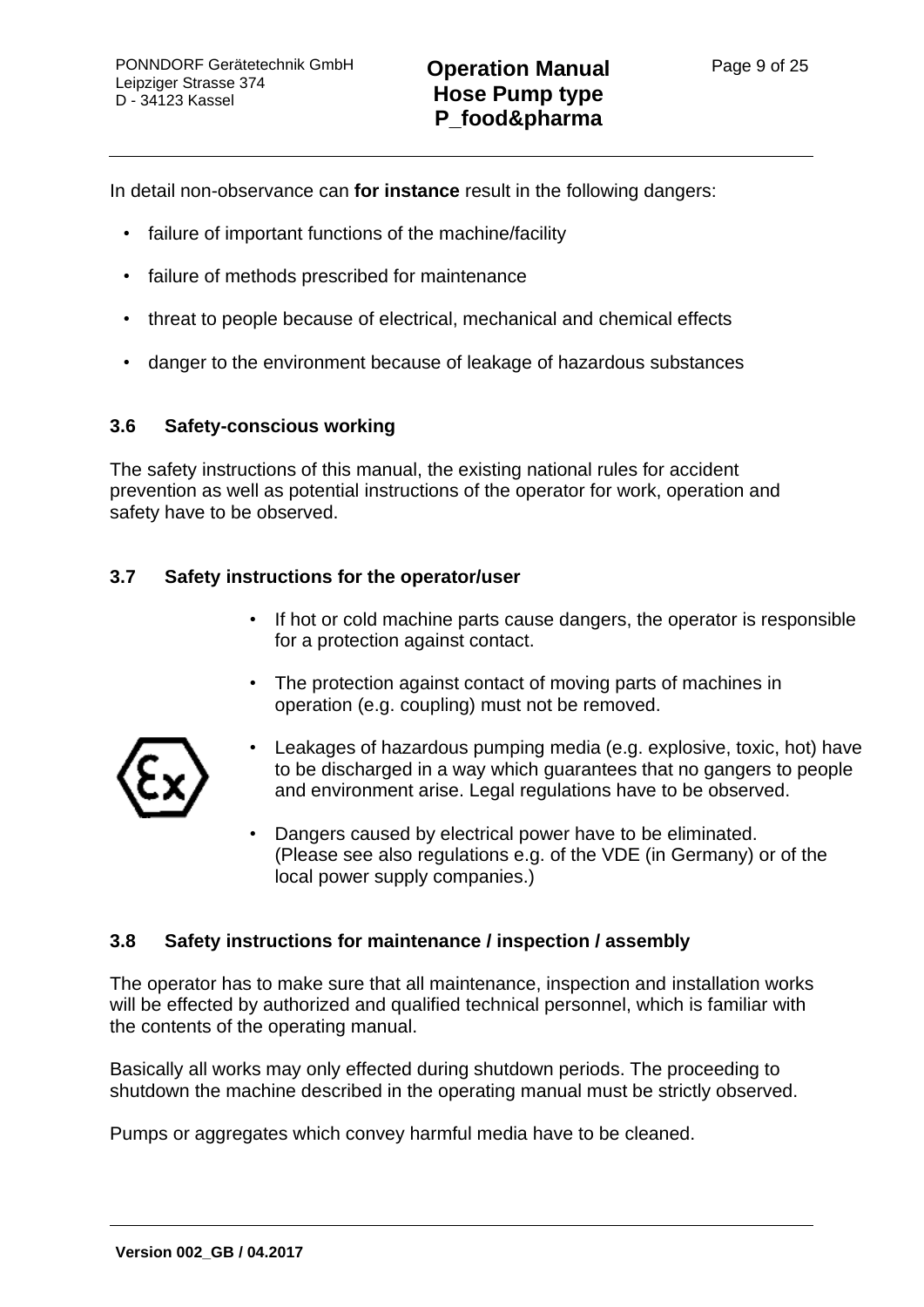When works are finished all safety installations and protectors must immediately be refitted or be put into operation.

The articles of chapter 6 (Installation / Connection / Operation) have to be observed before reconnection.

#### <span id="page-11-0"></span>**3.9 Unauthorized modifications or use of unoriginal parts**

Modifications of the machine are only permissible after prior consultation of the manufacturer. Original spare parts and accessories authorized by the manufacturer serve the safety. Use of other parts can repeal the liability for any consequences.

#### <span id="page-11-1"></span>**3.10 Unauthorized operating methods**

The reliability of the supplied machine is only guaranteed in case of intended use in accordance to chapter 2 - General - of the operating manual. The limit values stated in the data sheet must not be exceeded in any way.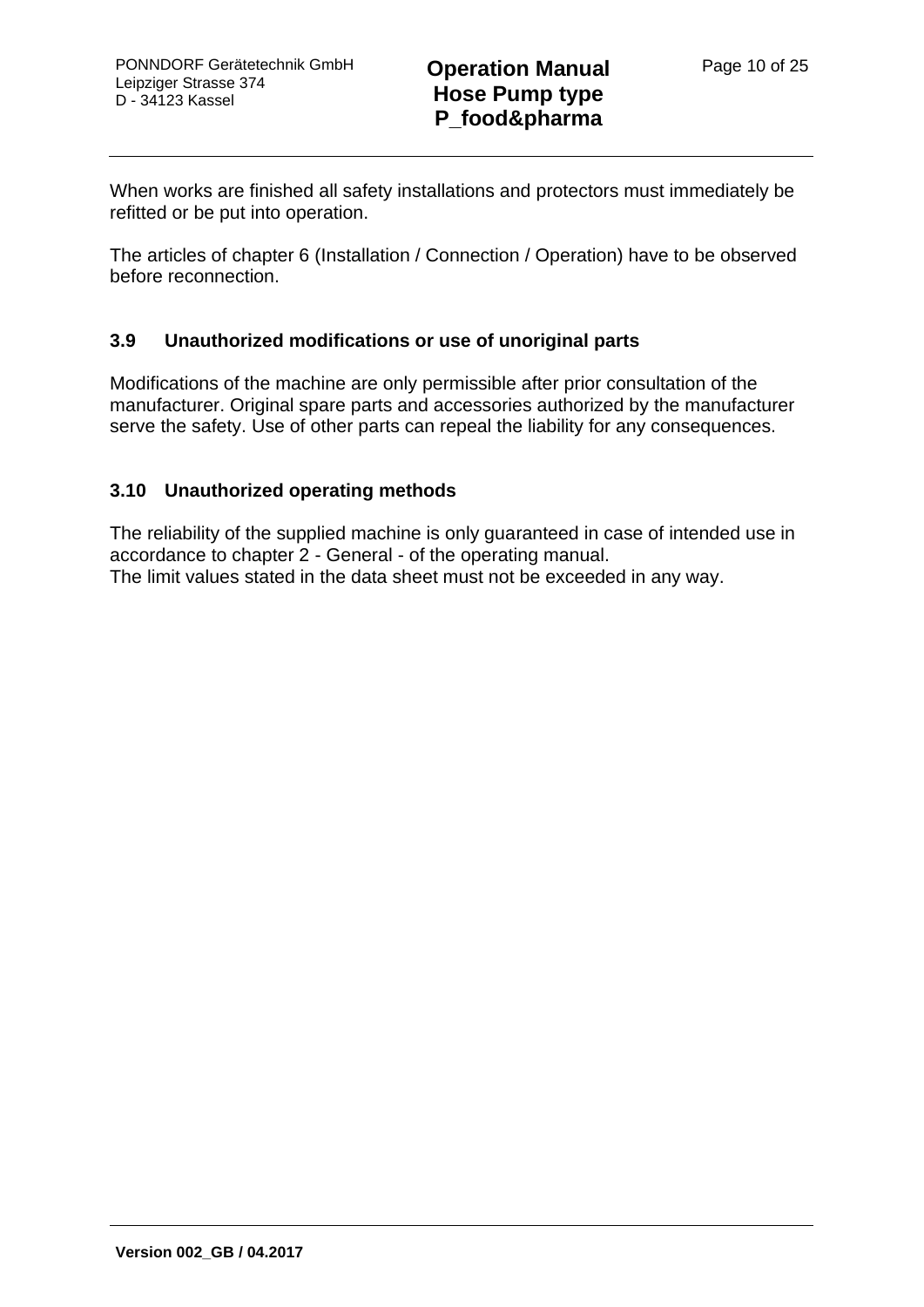## <span id="page-12-0"></span>**4. Transport, storage and disposal**

#### <span id="page-12-1"></span>**4.1 Transport**



• When choosing lifting tools and separate lifting accessories the weight of the pump must be took into consideration. The corresponding accident prevention regulations have to be observed.

(In Germany: UVV "Lastaufnahmeeinrichtungen im Hebezeugbetrieb", BG 9a)



**Holes for lifting the pump (resp. to fix the base plate of stationary pumps)**

#### <span id="page-12-2"></span>**4.2 Storage**

The pump has to be protected against humidity when stored

# **CAUTION**

In case of longer standstill before placing the pump into operation do not assemble the pump hose, during longer shutdown periods remove the hose from the pump. Otherwise the hose could be warped by the constant compression of the rollers!

#### <span id="page-12-3"></span>**4.3 Disposal**



With prolonged use, pump parts can get contaminated by poisonous or radioactive pumped liquids to such an extent that cleaning may be insufficient.

Risk of poisoning and environmental damage by the pumped liquid!

- Use suitable personal protective equipment when carrying out any work on the pump.
- Prior to disposal of the pump: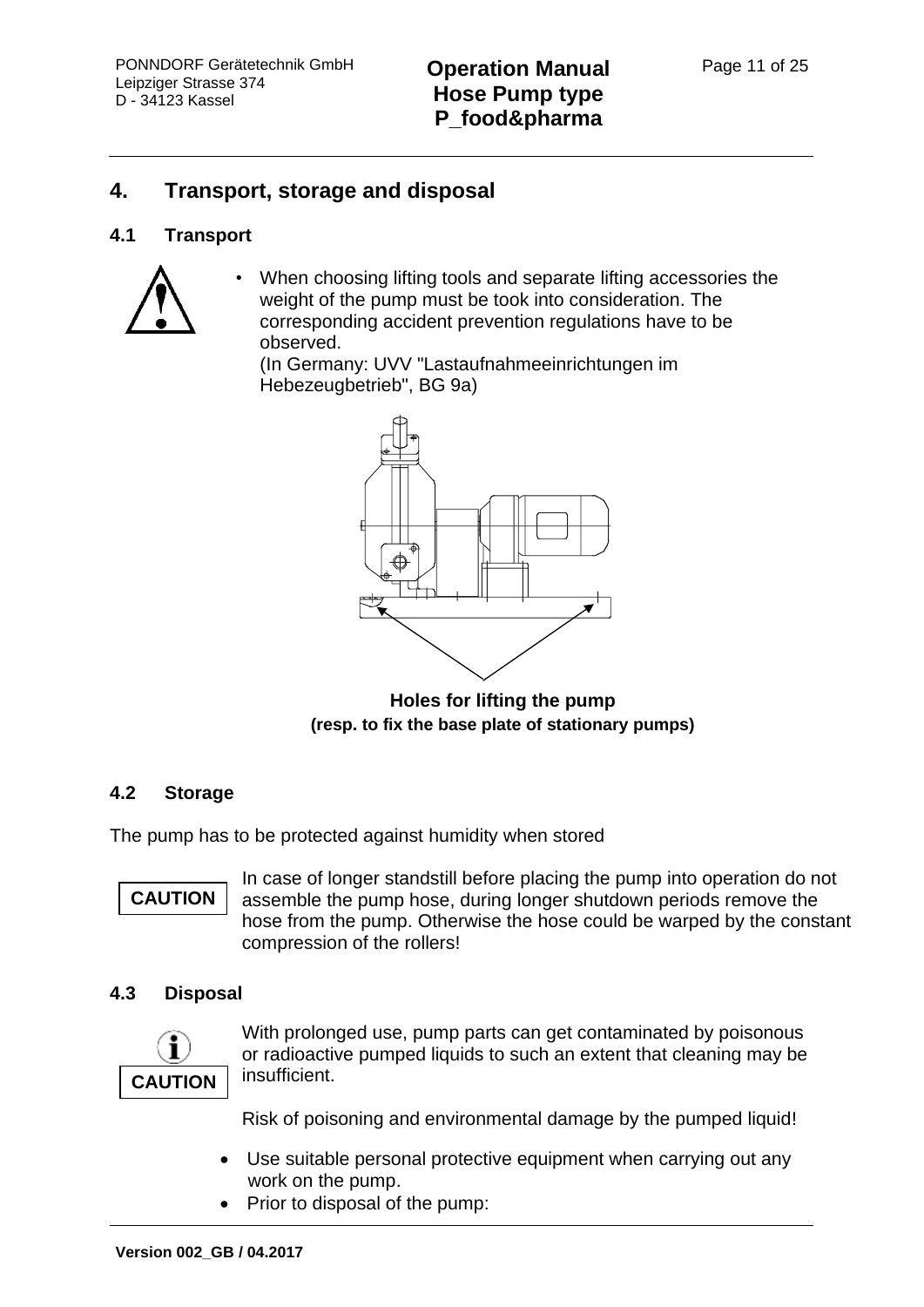- Remove and dispose grease in accordance with local regulations.
- Dispose any leaking pumped liquid in accordance with local regulations.
- Neutralize residues of pumped liquid in the pump.
- Dispose of the pump unit and associated parts in accordance with statutory regulations.

## <span id="page-13-0"></span>**5. Description of pump and accessories**

The pump head is connected with the drive by a coupling. Pump head and drive are completely mounted on a base plate. Construction "0" means that the pump head is supplied with bare shaft extension.

| Construction                                                | Description                                                                                                                                                                                                                                                                                    |
|-------------------------------------------------------------|------------------------------------------------------------------------------------------------------------------------------------------------------------------------------------------------------------------------------------------------------------------------------------------------|
| - XXX                                                       | - pump head with bare shaft extension, without drive                                                                                                                                                                                                                                           |
| - GMC<br>- GMC-TF<br>- GMC-FF<br>- GMC-11/13<br>- GMC-V1/V3 | - pump with gear motor<br>- pump with gear motor incl. thermistors for frequency converter use<br>- pump with gear motor incl. thermistors and forced fan<br>- pump with gear motor with integr. frequency converter<br>- pump with gear motor with integr. frequency converter and forced fan |
| -BDC                                                        | - pump with variable speed drive                                                                                                                                                                                                                                                               |

|                             | P_food&pharma<br>P_food&pharma |                 | P_food&pharma   |  |
|-----------------------------|--------------------------------|-----------------|-----------------|--|
|                             | 19                             | 30              | 35              |  |
| Material of pump casing:    | Aluminium alloy                |                 |                 |  |
| Material of base plate:     | Steel (standard)               |                 |                 |  |
| Paint of the complete pump: | RAL 5003 (standard)            |                 |                 |  |
| Diameter of shaft:          | $15 \text{ mm}$                | $15 \text{ mm}$ | $25 \text{ mm}$ |  |
| Fit:                        | H7/k6                          | H7/k6           | H7/f7           |  |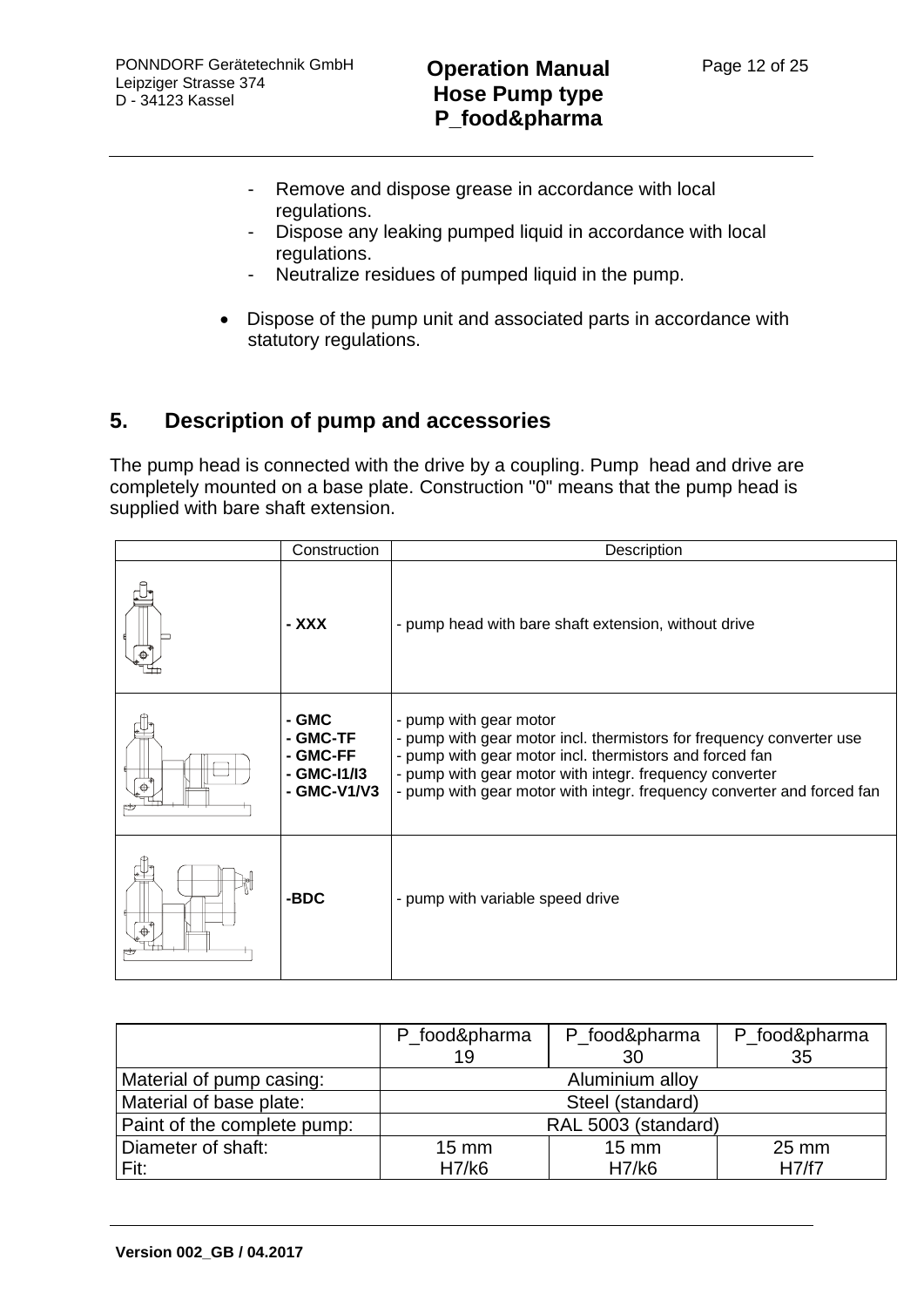#### <span id="page-14-0"></span>**5.1 Detector for hose leakages**

The hose leakage detector is for a continuous monitoring in order to avoid unnoticed hose leakages.

#### **Functional description**

In case of a hose leakage the pump can be switched off and an alarm (horn/signal lamp) can be activated. This is only possible when using a motor contactor.



#### **The following mentionned detectors for hose leakages are available:**

#### art.-no. 93-000-055

Detecor for hose leackages for operating the pumps in non-hazardous locations and for electrically conductive media.

#### art.-no. 93-000-009

Detector for hose leackages for operating the pumps in hazardous locations and for electrically non-conductive media.

#### art.-no. 93-000-045

Detector for hose leackages with SPC sensor for operating the pumps in nonhazardous locations.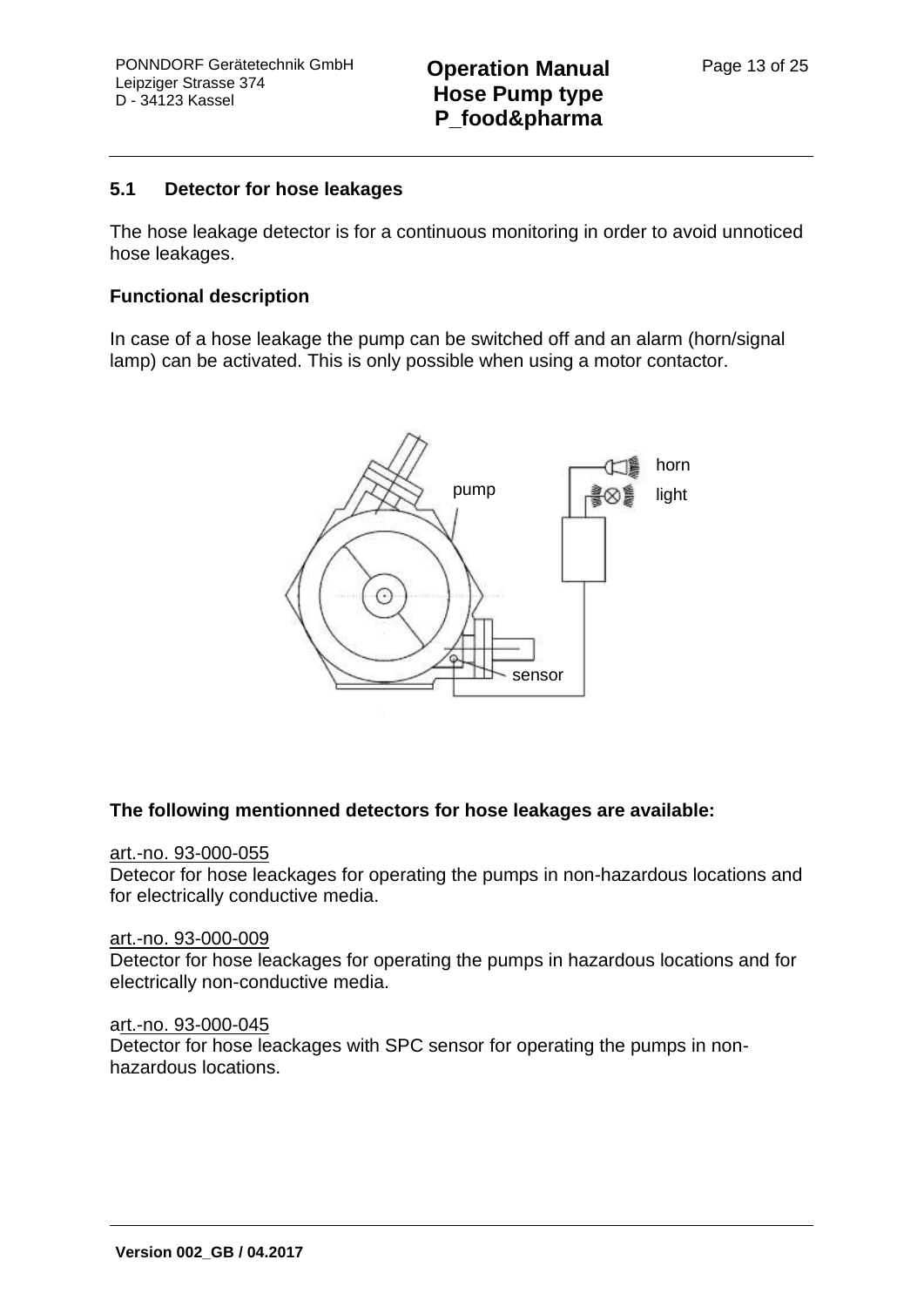#### <span id="page-15-0"></span>**5.2 Diagram of the leakage detector for operating the pumps in nonhazardous locations (art.-no. 93-000-055)**

The following diagram is only valid for the leakage detector consisting of:

- sensor for leakage detector (make Ponndorf, standard)
- switch amplifier (make: Disibeint, type DNSA)



- **K1 = motor contactor**
- **K2 = flasher (0,5 sec.)**
- **M = motor (pump drive)**
- **S1 = push button**



**The connections must only be made by qualified and authorized personnel!** 



**The standard detector for hose leakages is not suitable for use in hazardous locations and non-conductive media.**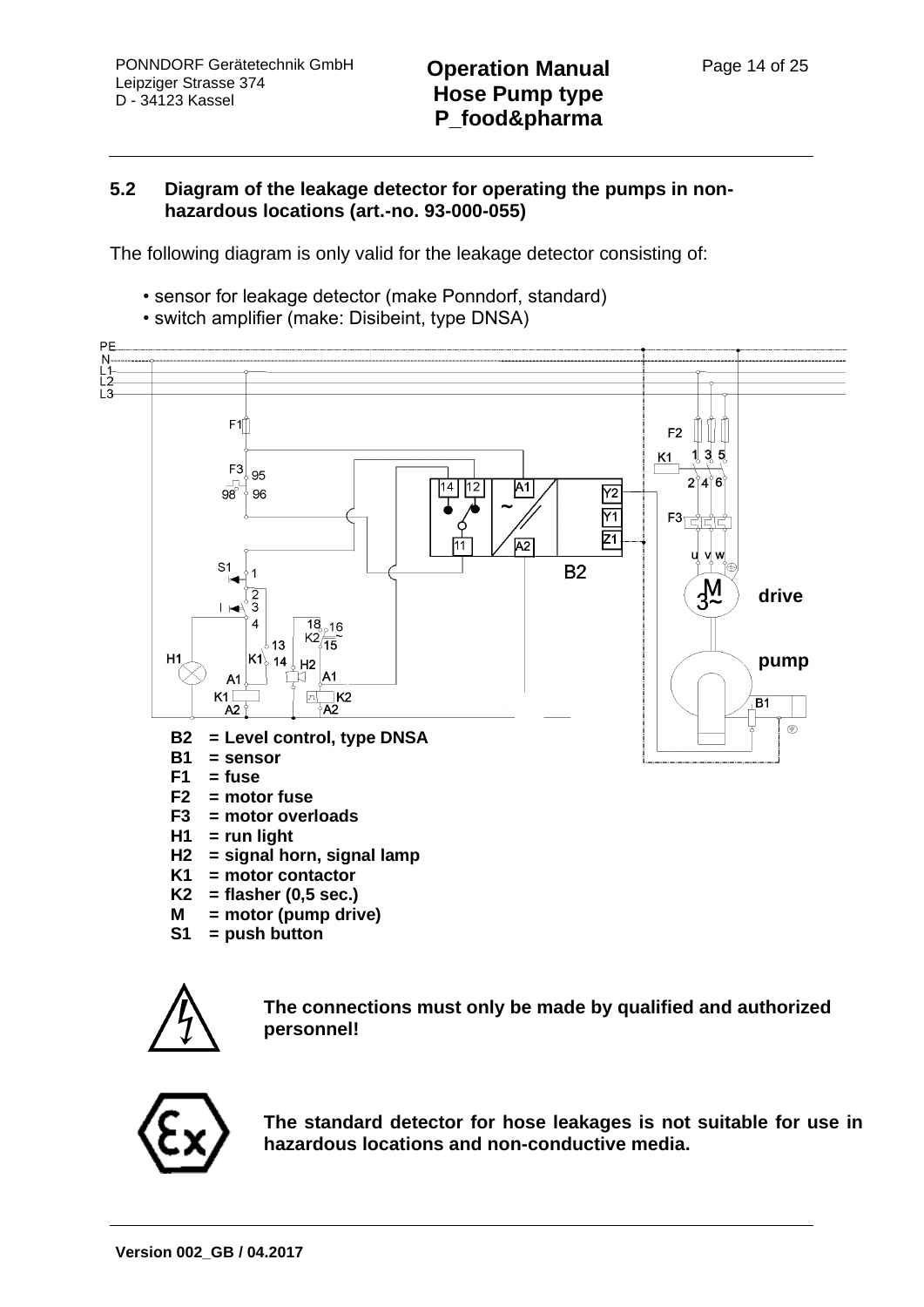#### <span id="page-16-0"></span>**5.3 Diagram of the leakage detector for operating the pumps in nonhazardous locations (art.-no. 93-000-009)**

The following diagram is only valid for the leakage detector consisting of:

- capacitive proximity switch (make: Rechner)
- switch amplifier (make: Rechner)



The switch amplifier must not be used in hazardous locations. It has to be strictly installed outside of these areas.



- A1 switch amplifier type N-132/1-01
- B1 capazitive sensor (2-wire NAMUR)
- F1 control fuse
- F2 motor fuse
- F3 motor protection relais
- H1 control lamp-operation
- H2 signal horn, signal lamp
- K1 motor contactor
- K2 flasher relais 0,5 sec.
- M motor pump drive
- S 1 double push button



**The connections must only be made by qualified and authorized personnel!**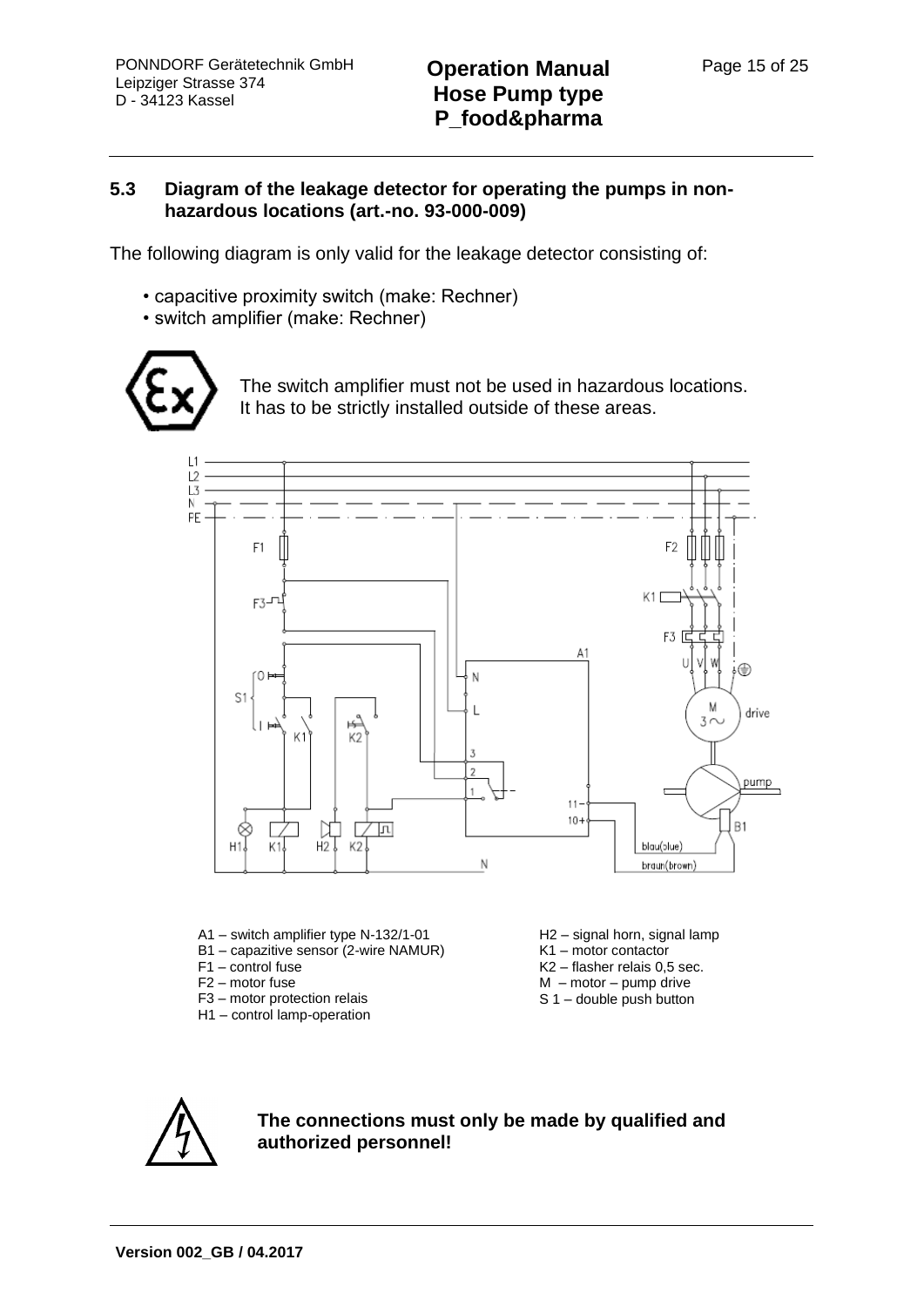## <span id="page-17-0"></span>**6. Installation / Connection / Operation**

#### **Installation**

The installation of the pump depends on the pump type and can be made stationary or movable (on wheels).

#### <span id="page-17-1"></span>**6.1 Installation of pumps in hazardous locations**



- When pumps have to be installed in hazardous locations the instructions in chapter 3.2 must be strictly observed.
- Ponndorf Hose Pumps of series P\_food&pharma for hazardous location use (*optional!*) meet the construction requirements of equipment group II, category 3G/2G. They are intended for use in zone 1.
- Hose pumps for hazardous location use in construction "0" (see chapter 5 - Description of pump and accessories -) **1)**
	- are in accordance with temperature class T4.
	- are intended for use at an ambient temperature between +2°C and +40°C (permissible temperature of place of installation).
	- are suitable for pumping media with a maximum temperature of:
		- +60°C in continuous operation
		- +80°C in short-time operation
	- fulfill the requirements for non-electrical devices of the type of protection c - protection through safe construction (marking with Ex h for non-electrical explosion protection) - according to EN 80079-36 and EN 80079-37.
	- are allowed for the explosion group IIB.
- **1) The explosion protection for complete aggregates can diverge!** The details of the enclosed declaration of conformity are relevant!

#### <span id="page-17-2"></span>**6.2 Electrical connection**



#### **The connections must only be made by qualified and authorized personnel!**

The connections must be made according to the wiring diagram in the terminal box.

**For instructions to effect the electrical connection please see the attached manual of the pump drive!**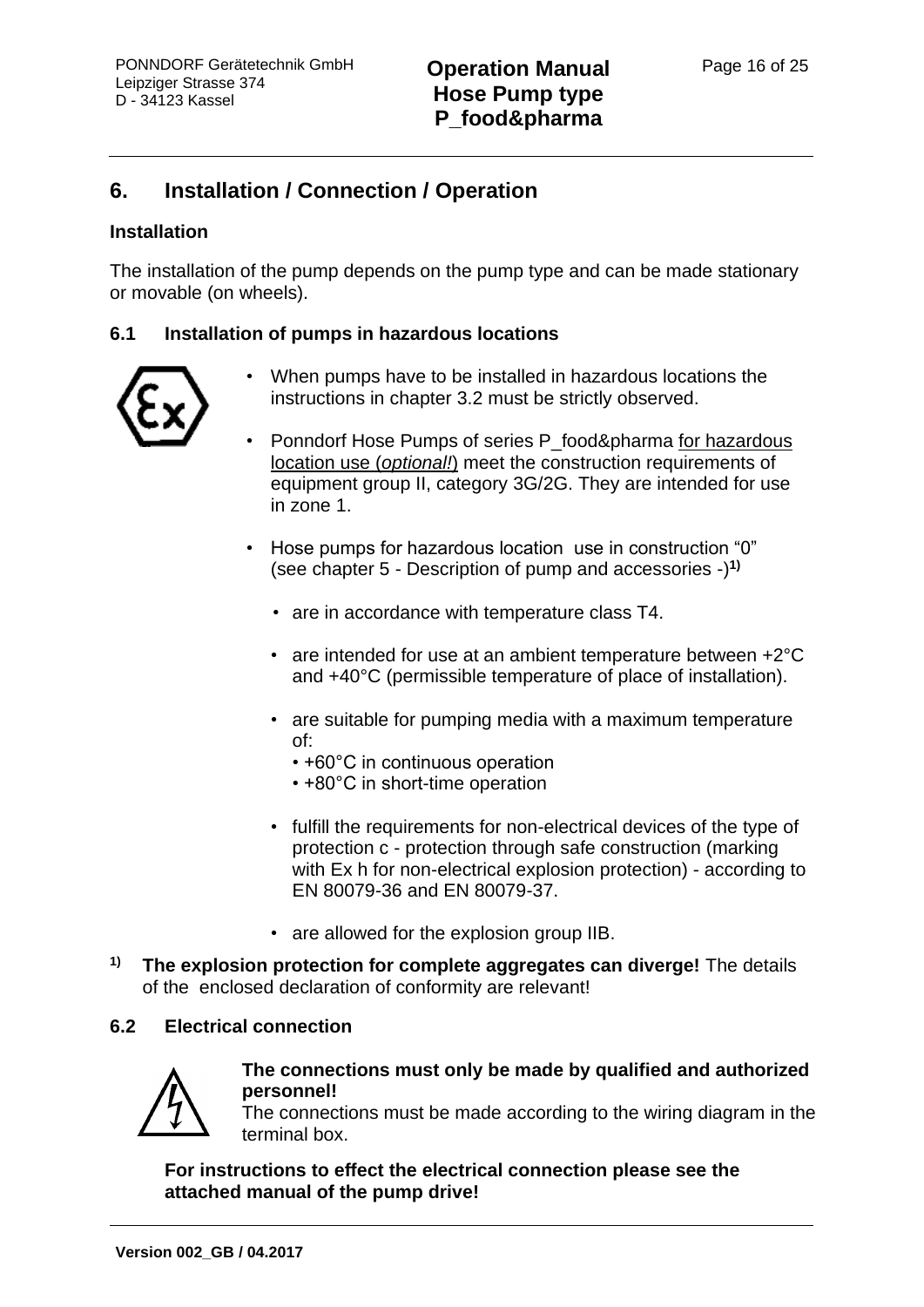PONNDORF Gerätetechnik GmbH Leipziger Strasse 374 D - 34123 Kassel



The pump must be protected by fuses and a protective motor switch according to the nominal current of the motor.



The pumps must be integrated in the equipotential bonding of the whole plant. For example this can be made by grounding the base frame by using the grounding terminal in the terminal box of the motor.

#### <span id="page-18-0"></span>**6.3 Mechanical connection**

**The nominal width of the tubing at the suction and the discharge side should be approx. 25 % bigger than the nominal width of the pump hose.**

The size of the hose pump is concurrent to the width of the pump hose.

The tubing on the suction side must be vacuum proof (reinforced) and the tubing on the discharge side must withstand the maximum pressure of the pump. By using a pole changing switch the tubing on suction and discharge side must withstand the maximum pressure of the pump.

Always use flexible tubing to connect the pump with the pipework of your application. The length of the tubing should be at least 1 m. (see fig. 6.3.1).



The standard way of connection is flexible tubing (fitting the connecting sockets of the pump), fixed with hose band clamps. Other options (e.g. threaded connections, Kamlok couplings, standard flanges) are available on request.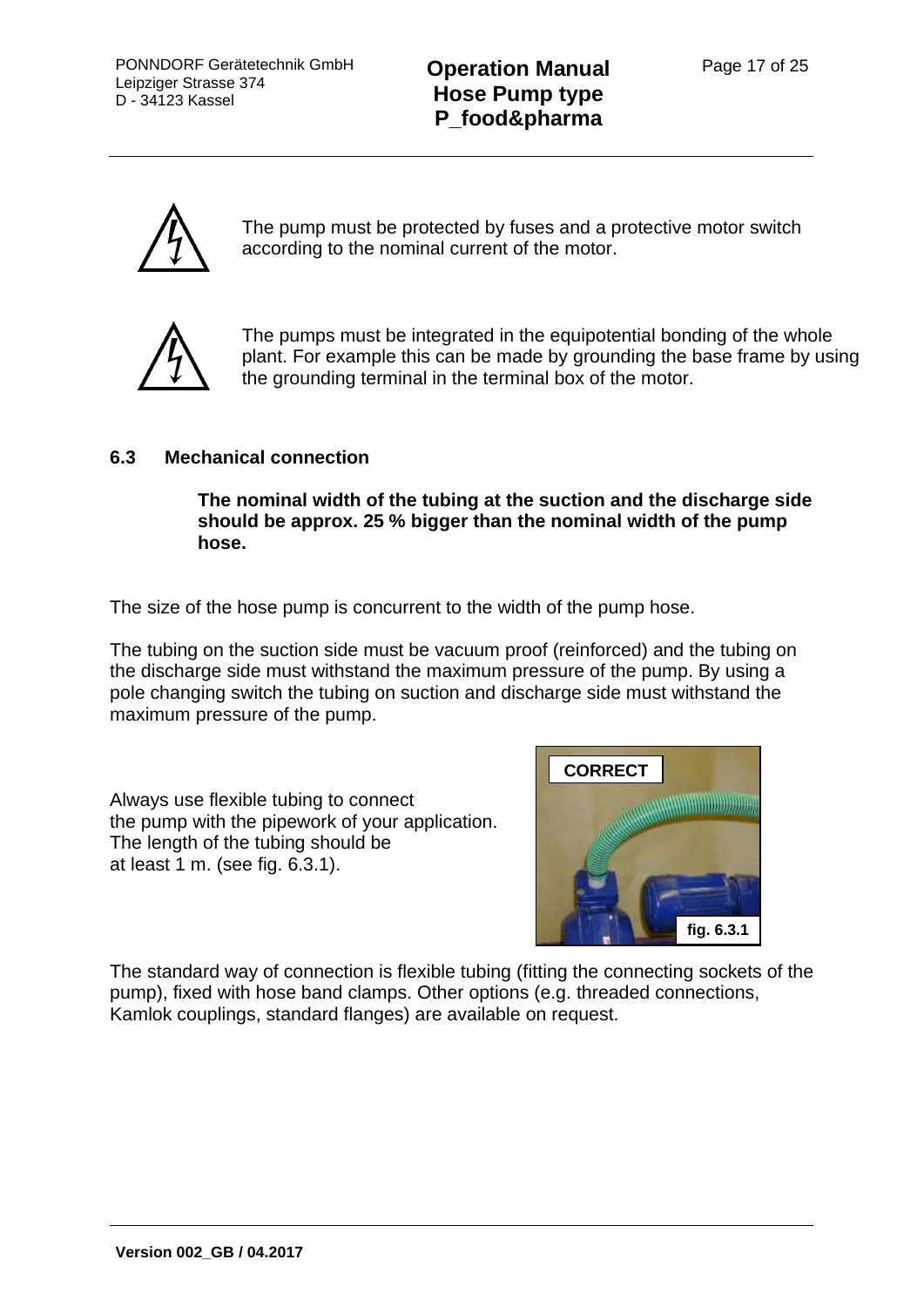

In order to avoid pressure peaks, which can cause damages of the pump hose, there should no pipe bends or 90° elbows be installed directly after the pump on the discharge side (please see fig. 6.3.2 and 6.3.3).

Furthermore the cross section of the pipework on the discharge side should not be reduced (please see fig. 6.3.4).

## **Important notice for the conveyance of media containing solids**

There is a risk of sedimentation of solids which can settle in the pump while the pump is stopped. Hereby a lump of solids can be formed in the upper section of the hose. If the upper connecting socket of the pump is the outlet (discharge side), the lump blocks the pump when it is restarted (please see pic. 6). This may cause damages to the pump.

To avoid any damages we recommend to reverse the direction of rotation of the pump and to connect the discharge line to the lower, horizontal connecting socket.

To get a further advantage a flexible hose should be used to to connect the pump and a kind of trap should be created in which the solids settle out (please see pic. 7).





In case of longer downtimes it is also recommended to flush the complete piping including the pump sufficiently.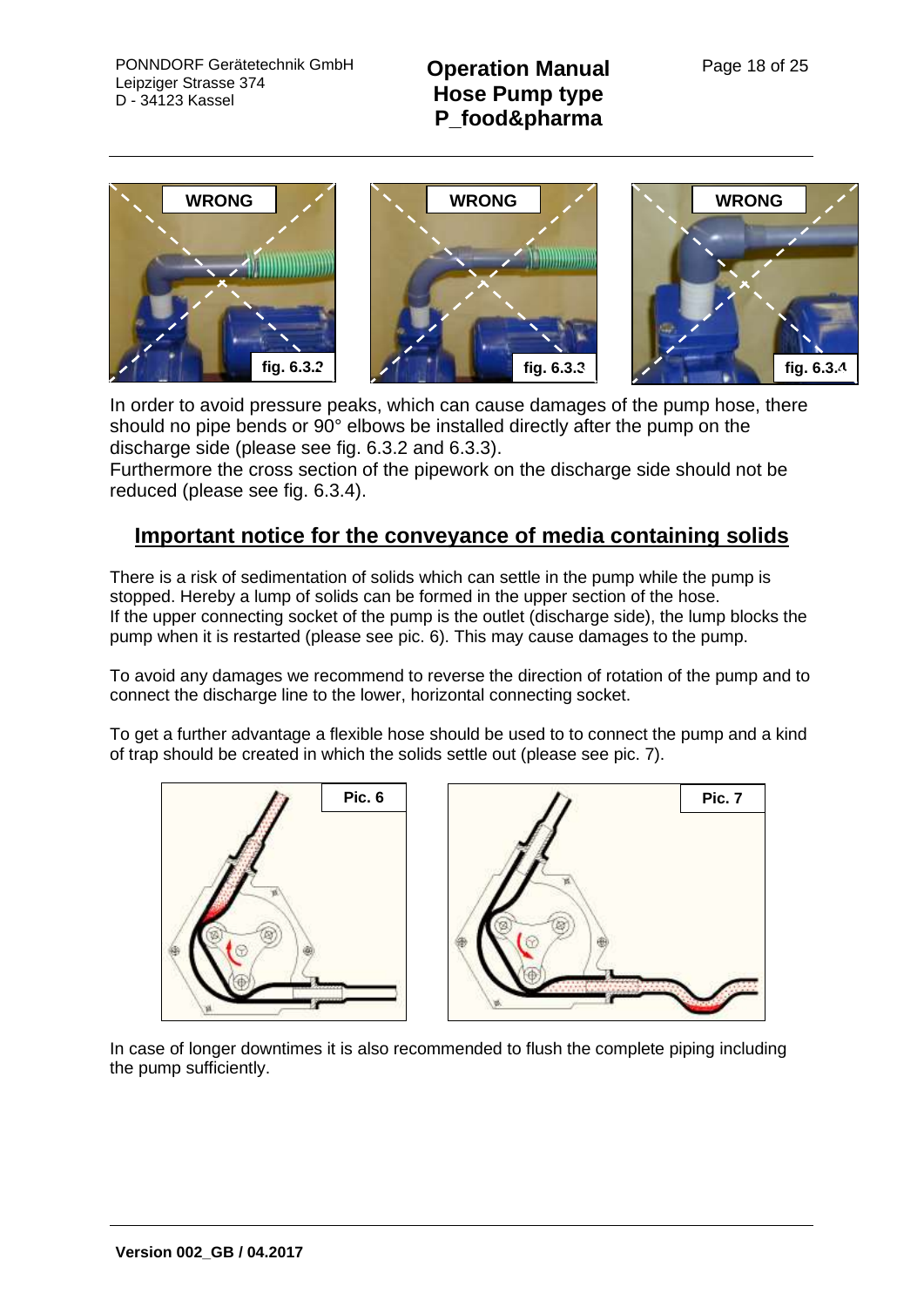PONNDORF Gerätetechnik GmbH Leipziger Strasse 374 D - 34123 Kassel

## **Operation Manual Hose Pump type P\_food&pharma**



Hose pumps are positive displacement pumps which must not convey against closed fittings (e.g. valves). In case of exceeding the maximum permissible pressure, the pumps or other parts of the facility can be damaged. Therefore a protection against pressure exceedance must be integrated in the pipework on the discharge side (e.g. an overflow valve or a burst disk).



When using overflow valves or burst disks it must be observed that the overpressure always will be discharged in a safe direction. I.e., neither people nor tangible assets may be endangered because of emissions of the pumping medium.



If flammable liquids or gases may leak, the affected area of emission must be free of ignition sources !

#### <span id="page-20-0"></span>**6.4 Installing the pump hose**



The outer surface of the pump hose must be lubricated sufficiently with Ponndorf Special Grease before assembling it.



Remove power from the pump by removing the main fuses before doing any cleaning / maintenance / assembly operations.

6.4.1

Pump with assembled connecting sockets



6.4.2

Unscrew the flanges on suction and discharge side of the pump.



6.4.3

Lubricate the pump hose with Ponndorf Special Grease.



6.4.4

Switch on the drive. The rotating pump pulls in the pump hose. When the hose appears on the other side of the casing switch the drive off again and interrupt the power supply.

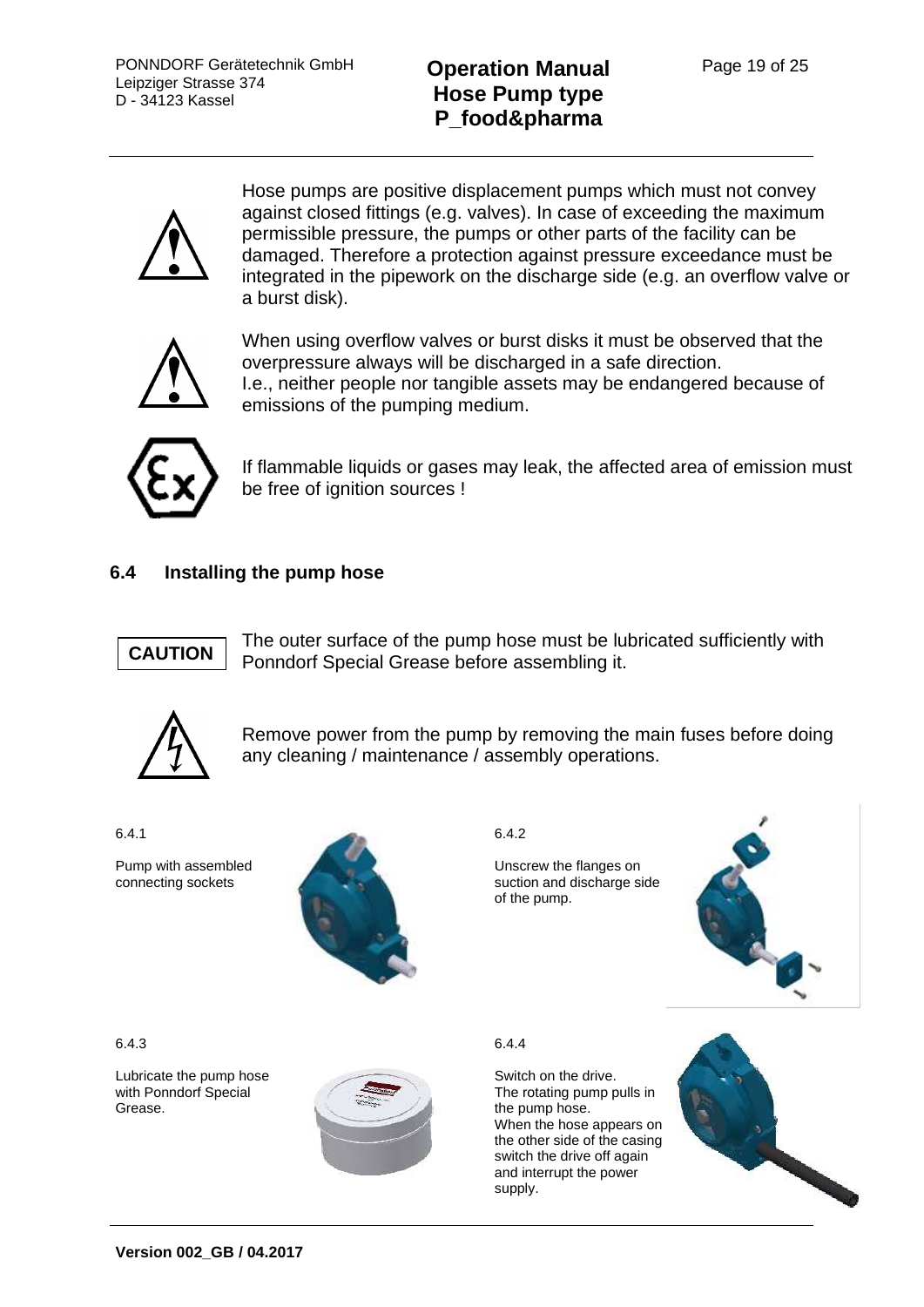PONNDORF Gerätetechnik GmbH Leipziger Strasse 374 D - 34123 Kassel

## **Operation Manual Hose Pump type P\_food&pharma**



## **Pump is now ready for operation!**



**Do not wear gloves during these operations because they may be pulled in!**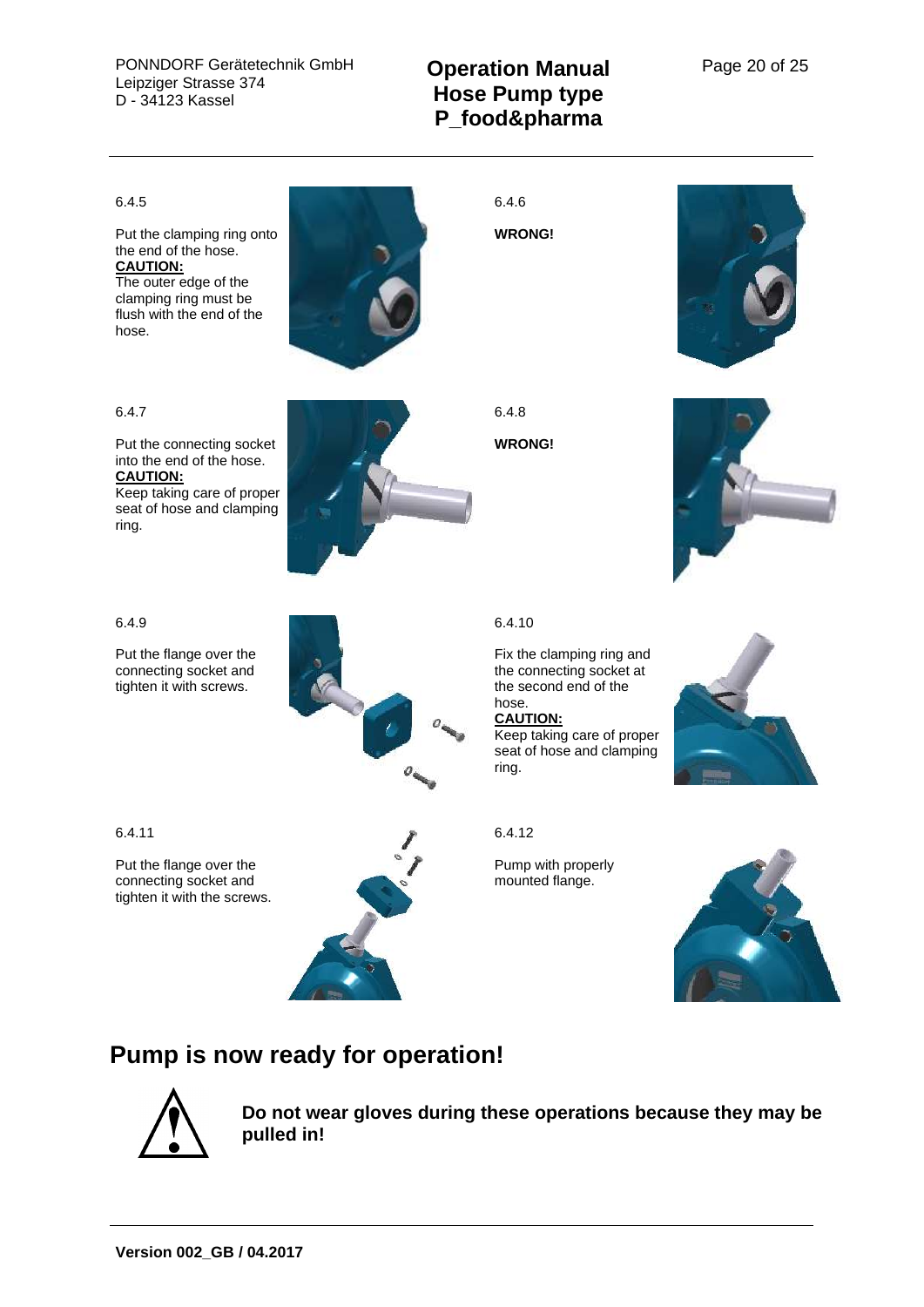

Before starting the pump it must be secured that any valves assembled in the pipework (on suction and discharge side) are opened. Otherwise the pump or parts of the pipework could be damaged by too high increase of pressure.



The casing cover may only be removed when the drive is switched off and the power supply is interrupted (remove fuses).



If the pump is equipped with a hose leakage detector it must be secured that the sensor is unpolluted because deposits on the sensor could cause malfunctions of the detector.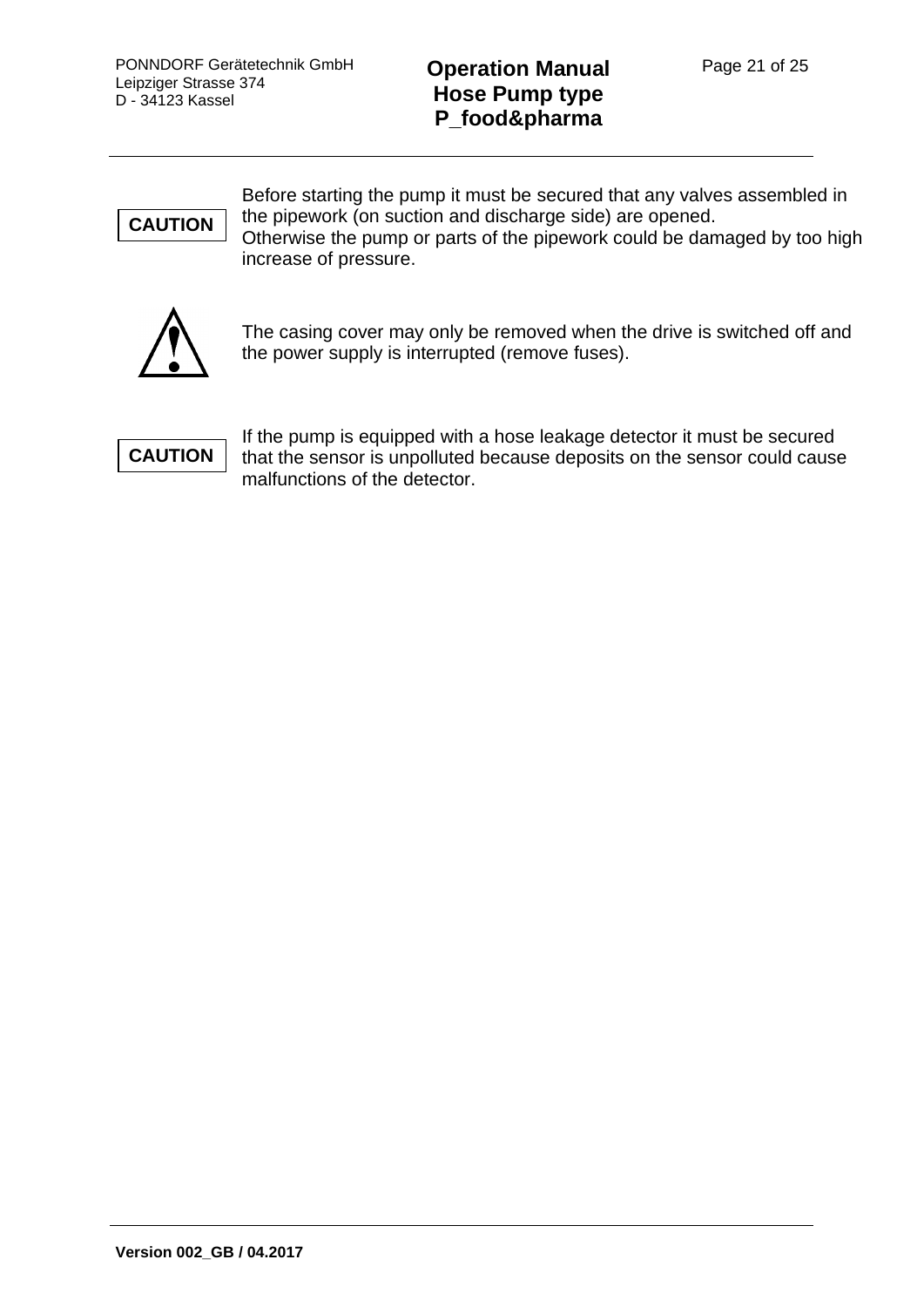## <span id="page-23-0"></span>**7. Maintenance / Service**

To guarantee a constant elasticity of the pump hose it must be lubricated with Ponndorf Special Grease every 300 hours of operation. To do this remove the casing cover and put some grease through the opening onto the running surface of the pump hose (e.g. by using a screw driver).

### <span id="page-23-1"></span>**7.1 Changing the pump hose**



Remove power from the pump by removing the main fuses before doing any cleaning / maintenance / assembly operations !



It must be secured that there are no remains of the pumping medium left in the pump hoses (medium could run out or spray). Especially in case of aggressive and caustic media there is danger of injuries !

7.1.1

Pump with assembled connecting sockets



7.1.2

Unscrew the flanges on suction and discharge side of the pump.



7.1.3

Switch on the drive. The rotating pump pushes out the pump hose (pull, if necessary). Switch the drive off again.



Install the new pump hose. (Please see instructions at point 6.4, figure 6.4.3 and following.)



**Do not wear gloves during these operations because they may be pulled in!**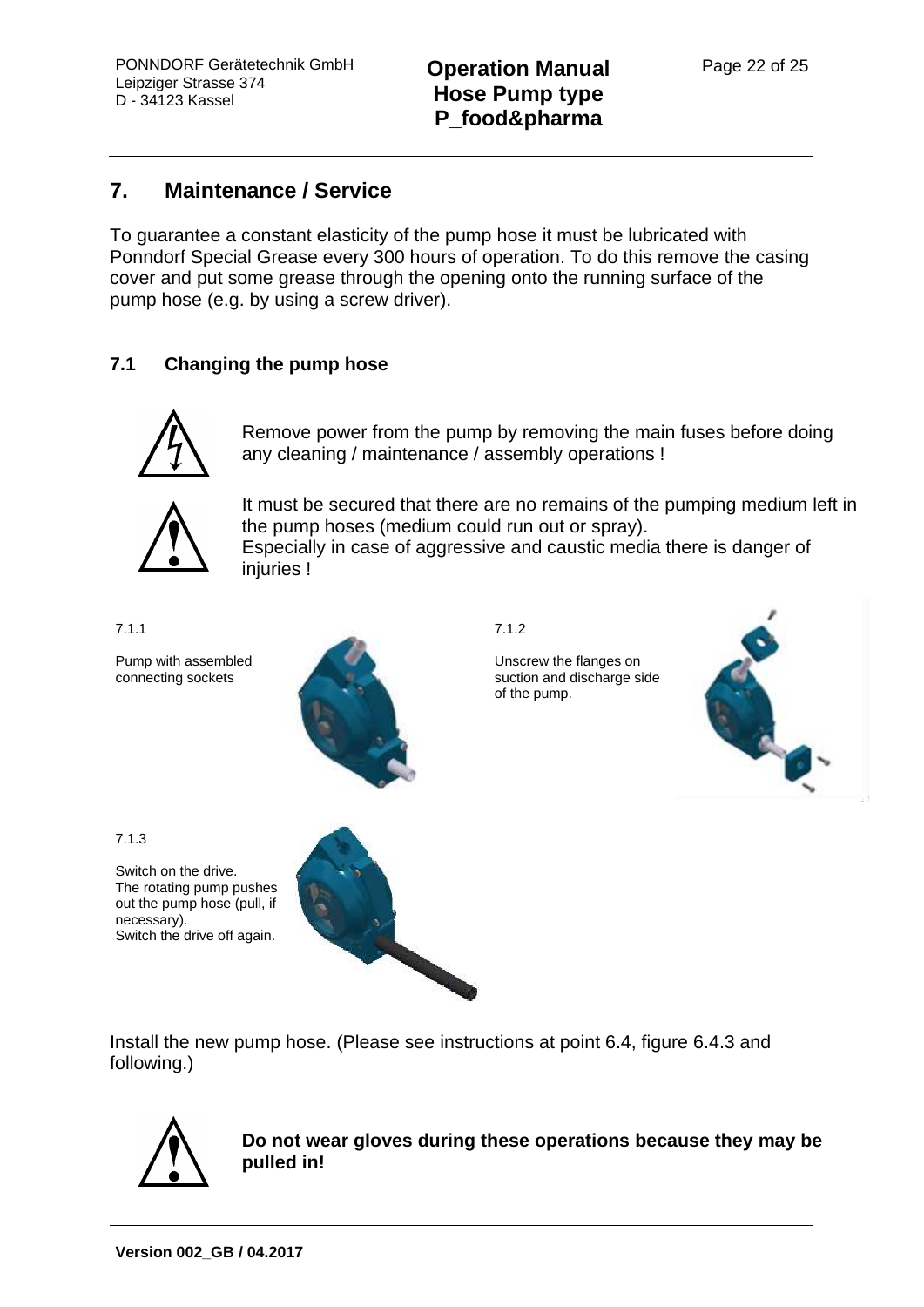#### <span id="page-24-0"></span>**7.2 Maintenance / Service**

To guarantee a constant elasticity of the pump hose it must be lubricated with Ponndorf Special Grease every 300 hours of operation. To do this remove the casing cover and put some grease through the opening onto the running surface of the pump hose (e.g. by using a screw driver).

| <b>Outer surface of</b><br>the pump hose                                                                                                  | Rotor bearings                                                                                                                                                                                                                                                       | <b>Teflon rollers</b>                                                                                    |  |
|-------------------------------------------------------------------------------------------------------------------------------------------|----------------------------------------------------------------------------------------------------------------------------------------------------------------------------------------------------------------------------------------------------------------------|----------------------------------------------------------------------------------------------------------|--|
| • check on the grease film<br>(enough grease on the<br>running surface of the<br>hose?)<br>• Interval:<br>every 300 hours of<br>operation | check on proper<br>seat of bearings<br>(no radial play!)<br>check on unusual<br>heat generation<br>check on unusual<br>and noticeable<br>bearing noises<br>Interval:<br>every time when<br>changing the pump<br>hose respectively<br>every 500 hours of<br>operation | • check on proper seat<br>(no<br>seized, not worn out)<br>• Interval:<br>every 500 hours of<br>operation |  |



If the rotor bearings / Teflon rollers show the wear characteristics mentioned above they need to be replaced.

#### <span id="page-24-1"></span>**7.3 Cleaning**

After pumping media which tend to deposit, the pump hose must be rinsed out when pumping is finished.

When changing the pump hose the inside of the pump casing should be cleaned properly.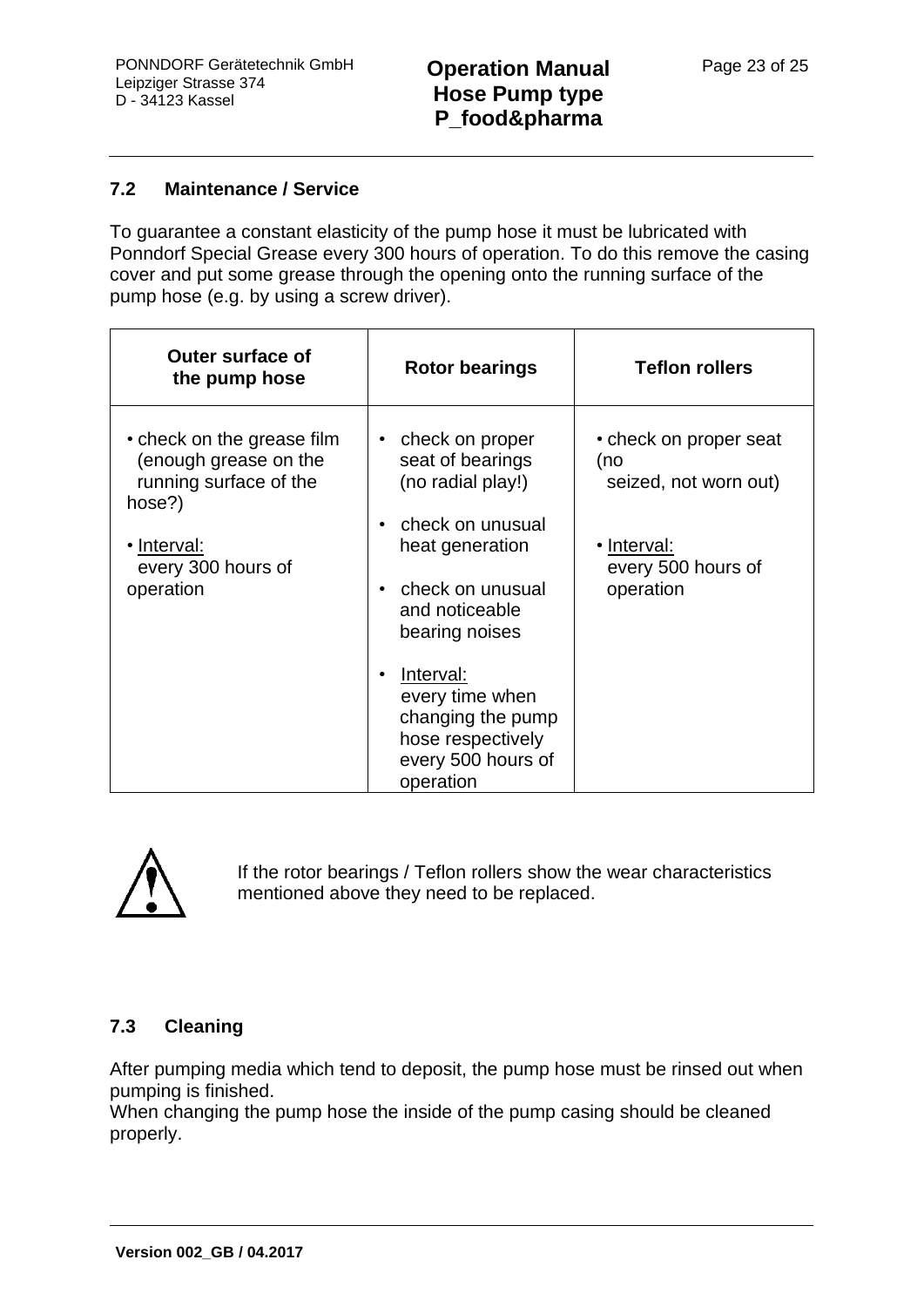## **Operation Manual Hose Pump type P\_food&pharma**

## <span id="page-25-0"></span>**7.4 Drawing of spare parts**

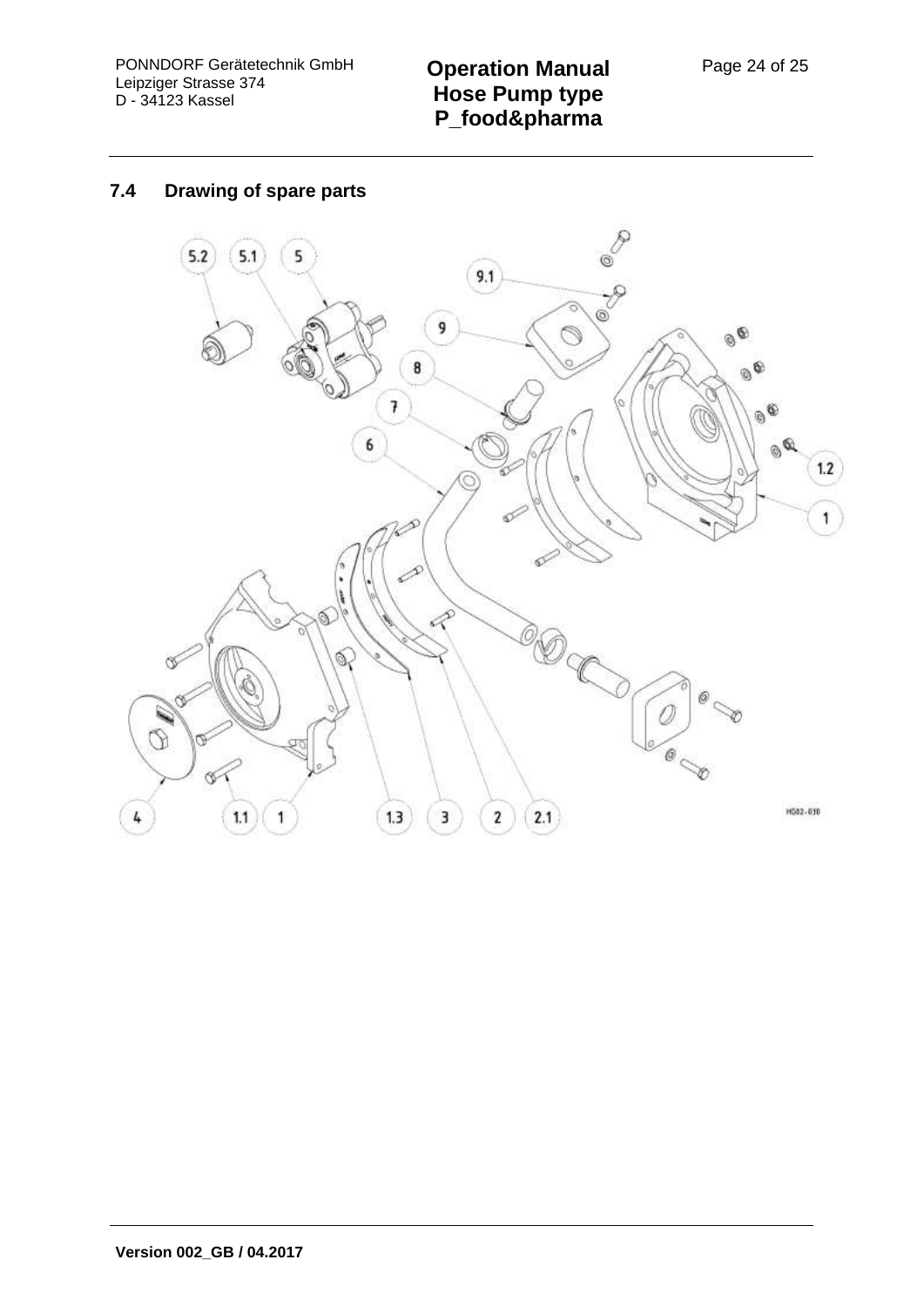## **Operation Manual Hose Pump type P\_food&pharma**

#### <span id="page-26-0"></span>**7.5 List of spare parts**

| Pos.           | <b>Description</b>                    |                                 | Qty.<br>pump   | Part no. / Size |              |              |
|----------------|---------------------------------------|---------------------------------|----------------|-----------------|--------------|--------------|
|                |                                       |                                 |                | 15              | 27           | 35           |
| $\mathbf{1}$   | Casing complete <sup>1)</sup>         |                                 | $\mathbf{1}$   | 10-015-010      | 10-027-010   | 10-035-010   |
| $\overline{2}$ | Set of Inserts, Teflon 1)             | Set of 2 pieces                 |                |                 |              |              |
|                | Material:                             | - standard                      | $\mathbf{1}$   | 10-015-112      | 10-027-112   | 10-035-112   |
|                |                                       | - conductive<br>(meets. ATEX)   | $\mathbf{1}$   | 10-015-112.Y    | 10-027-112.Y | 10-035-112.Y |
| 3              | Set of guide rails, Teflon 1)         | Set of 2 pieces                 |                |                 |              |              |
|                |                                       | - standard                      | $\mathbf{1}$   | 12-015-111      | 12-027-111   | 14-035-111   |
|                |                                       | - conductive<br>(meets ATEX)    | $\mathbf{1}$   | 12-015-111.Y    | 12-027-111.Y | 14-035-111.Y |
| 4              | Casing cover complete <sup>1)</sup>   |                                 |                |                 |              |              |
|                | Material:                             | - plexiglass                    | $\mathbf{1}$   | 10-015-007      | 10-027-007   | 10-035-007   |
|                |                                       | $-1.4301 / V2A$<br>(meets ATEX) | $\mathbf{1}$   | 94-080-016      | 94-080-028   | 94-080-036   |
| 5              | Rotor complete <sup>2)</sup>          |                                 | $\mathbf{1}$   | 14-019-022      | 14-030-022   | 14-035-022   |
| 5.1            | <b>Ball bearing</b>                   |                                 | $\overline{2}$ | 10-015-020      | 10-027-020   | 10-035-020   |
| 5.2            | Rollers complete, Teflon              | Set of 3 pieces                 | $\mathbf{1}$   | 14-019-117      | 14-030-117   | 14-035-117   |
| 6              | Pump hose                             |                                 |                |                 |              |              |
|                | Material:                             | - natural rubber                | $\mathbf{1}$   | 14-019-072      | 14-030-072   | 14-035-072   |
| $\overline{7}$ | Clamping ring                         |                                 | $\overline{2}$ | 14-019-026      | 14-030-026   | 14-035-026   |
| 8              | Connecting sockets                    |                                 |                |                 |              |              |
|                | Material:                             | - polypropylene                 | $\overline{2}$ | 14-019-027      | 10-027-027   | 14-035-027   |
|                |                                       | $-1.4571 / V4A$<br>(meets ATEX) | $\overline{c}$ | 14-019-029      | 10-027-029   | 14-035-029   |
|                | Further connecting options            |                                 |                | auf Anfrage     |              |              |
| 9              | Counter flange complete <sup>1)</sup> |                                 | $\overline{c}$ | 12-015-025      | 12-027-025   | 12-035-025   |

<sup>1)</sup> incl. mounting material

2) incl. rollers and ball bearing



In case of operation of Ponndorf Hose pumps in hazardous locations (according to ATEX) the operator must make sure that only casing cover made of stainless steel (Pos. 4), inserts complete Teflon made of conductive material (Pos.2), guide rails Teflon made of conductive material (Pos. 3) and connecting sockets made of stainless steel (Pos. 8) will be used. Parts made of plexiglass, Teflon standard respectively PP (polypropylene) are not approved for this purpose!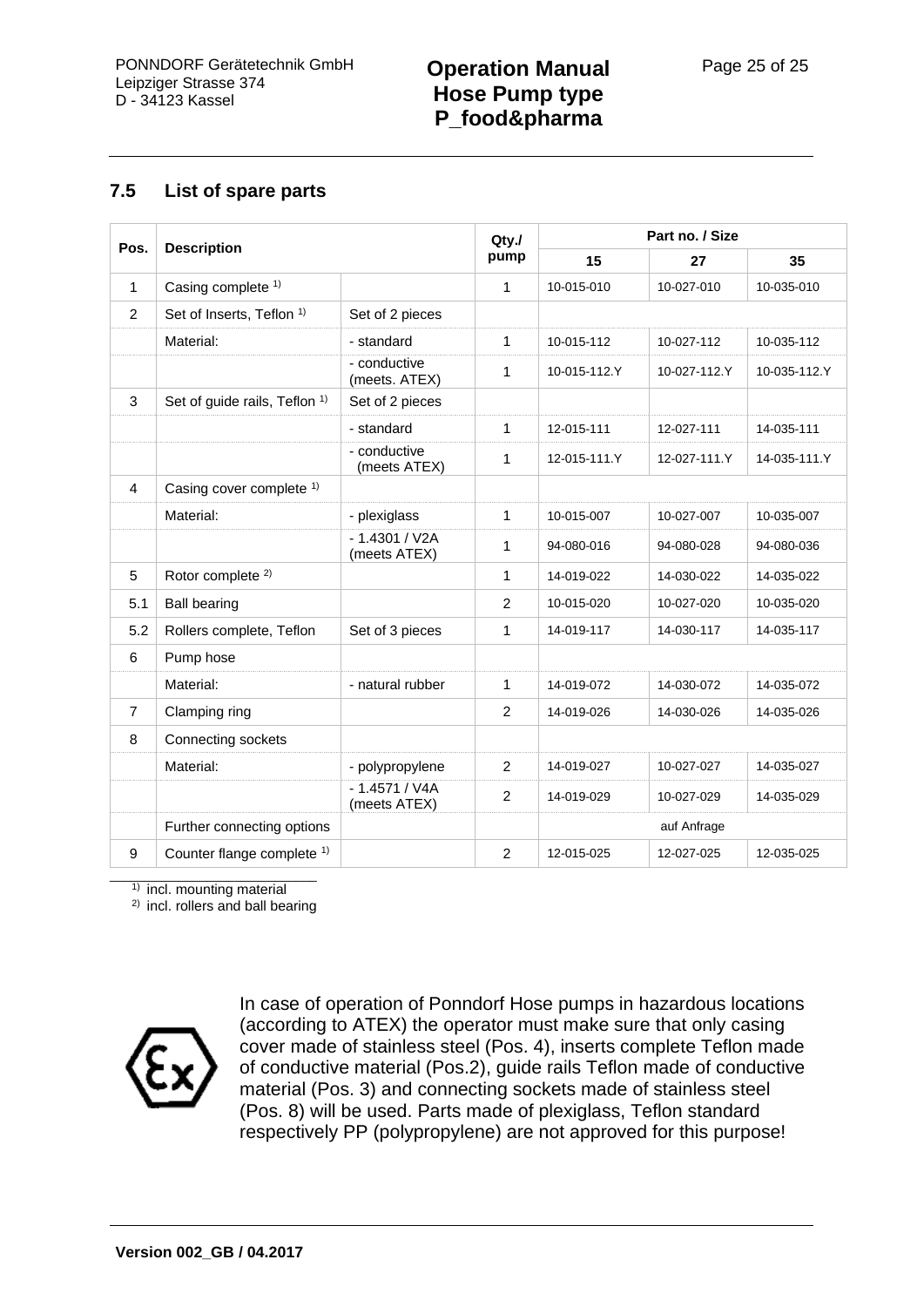### <span id="page-27-0"></span>**8. Characteristic curves**

#### **P\_food&pharma 19**



#### **P\_food&pharma 30**

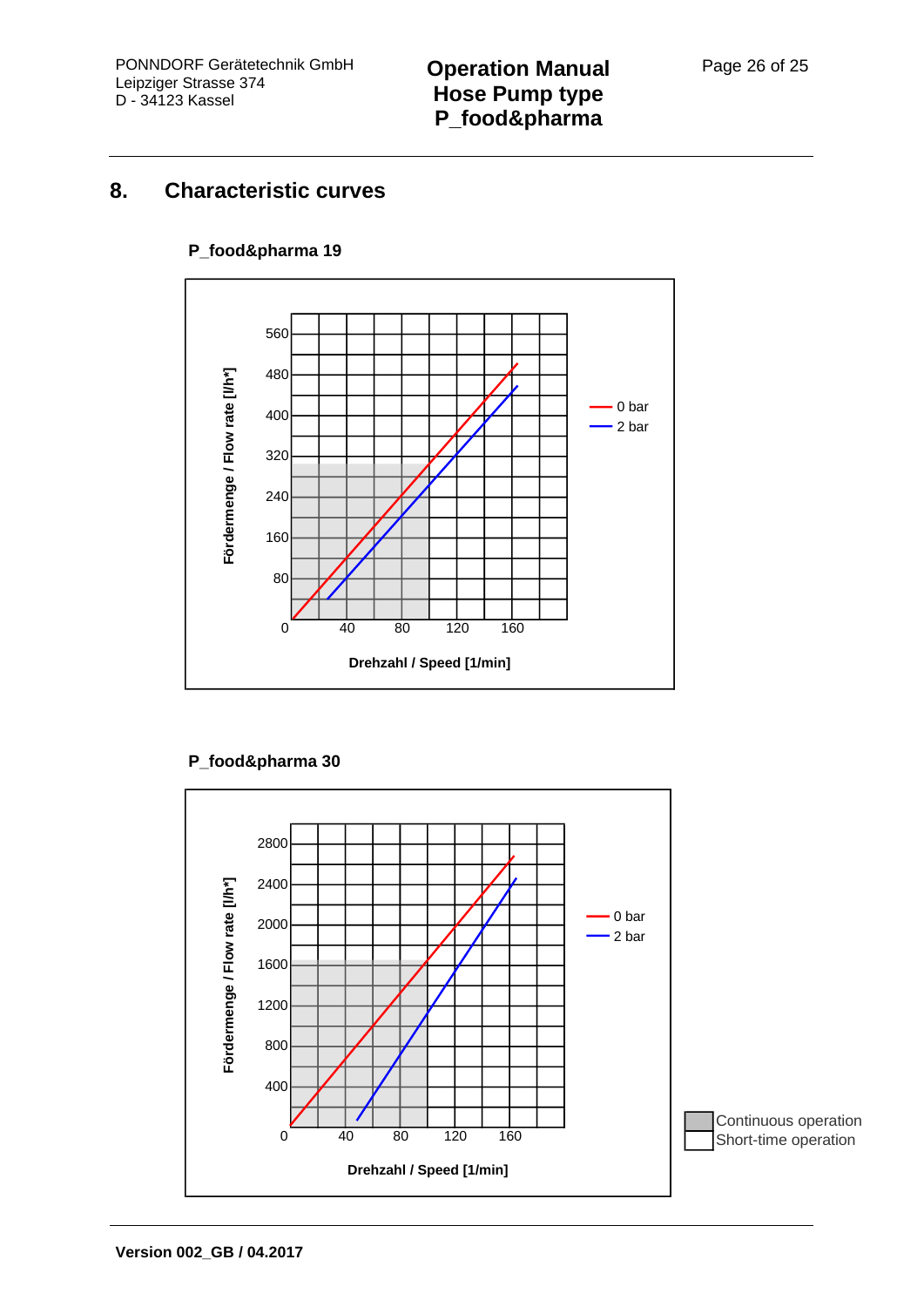PONNDORF Gerätetechnik GmbH Leipziger Strasse 374 D - 34123 Kassel

## **Operation Manual Hose Pump type P\_food&pharma**



#### **P\_food&pharma 35**

#### **Important:**

**The characteristic curves are based on pumping water. So the actual flow rate of the pump can be different in case of pumping media with a higher viscosity.** 

## <span id="page-28-0"></span>**9. Accompanying documents**

Accompanying documents are enclosed (corresponding to the extent of delivery).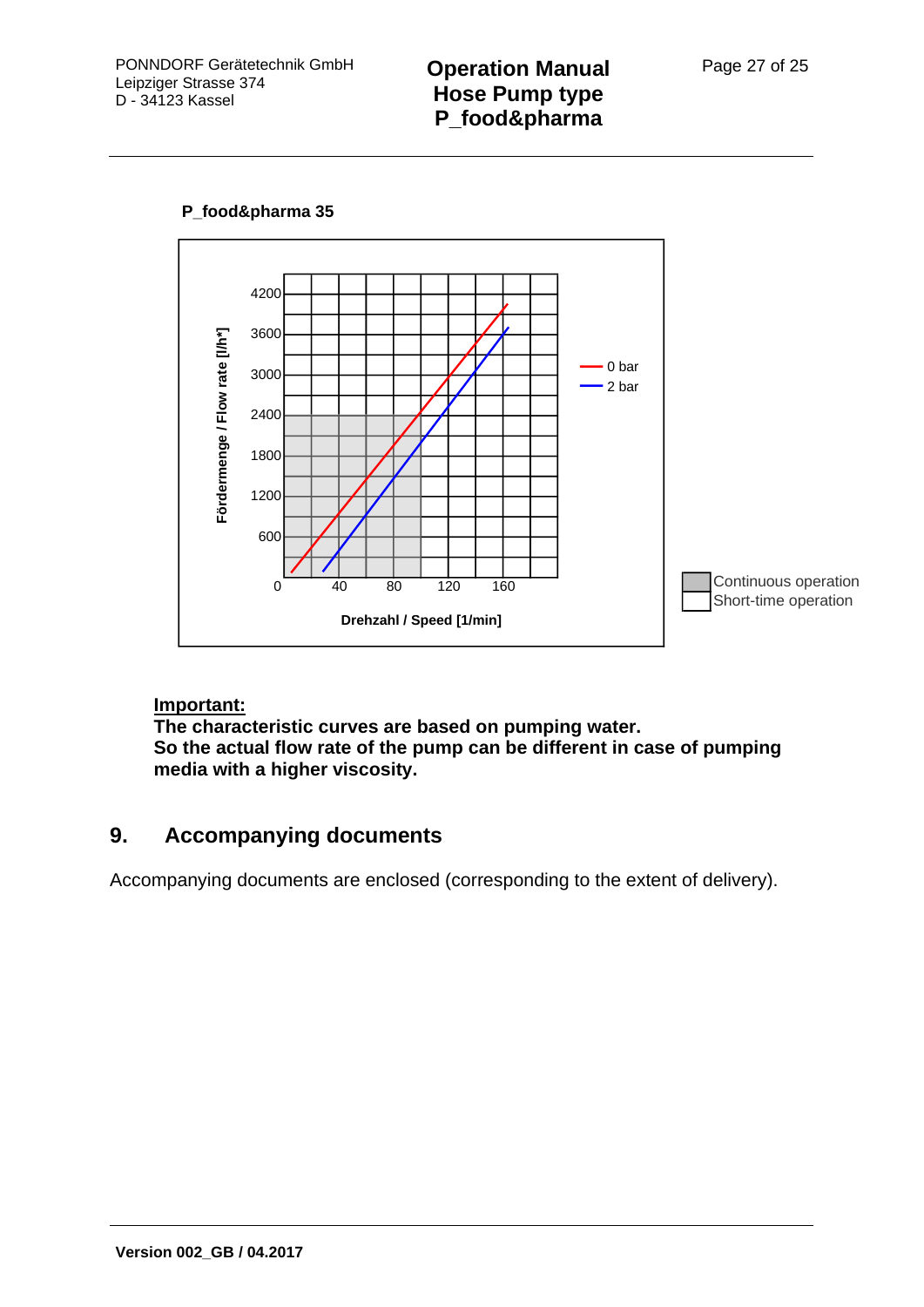Ponndorf Gerätetechnik GmbH Leipziger Str. 374 D-37123 Kassel Phone: +49 (0)561 / 51139-0 Fax: +49 (0)561 / 51139-88

# **EU – DECLARATION of CONFORMITY**

Herewith we declare that the products

Designation: **PONNDORF hose pump units of the type**

**P\_classic; P\_classic twin P\_classicplus; P\_classicplus twin P\_food&pharma; P\_food&pharma twin P\_eco P\_eco/food&pharma P\_high pressure, P\_high pressure twin P\_delta**

comply in the constructions delivered with the following EC / EU directives

- 2006/42/EC Directive of the European Parliament and of the Council on machinery and amending Directive 95/16/EC
- 2014/35/EU Directive of the European Parliament and of the Council on the harmonisation of the laws of the Member States relating to the making available on the market of electrical equipment designed for use within certain voltage limits
- 2014/30/EU Directive of the European Parliament and of the Council on the harmonisation of the laws of the Member States relating to electromagnetic compatibility

Applied, harmonized standards, in particular: - FN 809 A1/AC

Authorized representative for the completion of Till Völker the technical documentation : Ponndorf Gerätetechnik GmbH

Leipziger Straße 374, D – 34123 Kassel

Kassel, January 02, 2020 (Place and date of issue) Till Völker

General Manager

This declaration is no warrant of properties for the purpose of the product liability. The safety instructions of the operating manual provided must be observed! If the above mentioned series are technically modified without our approval, this declaration shall no longer be

applicable.